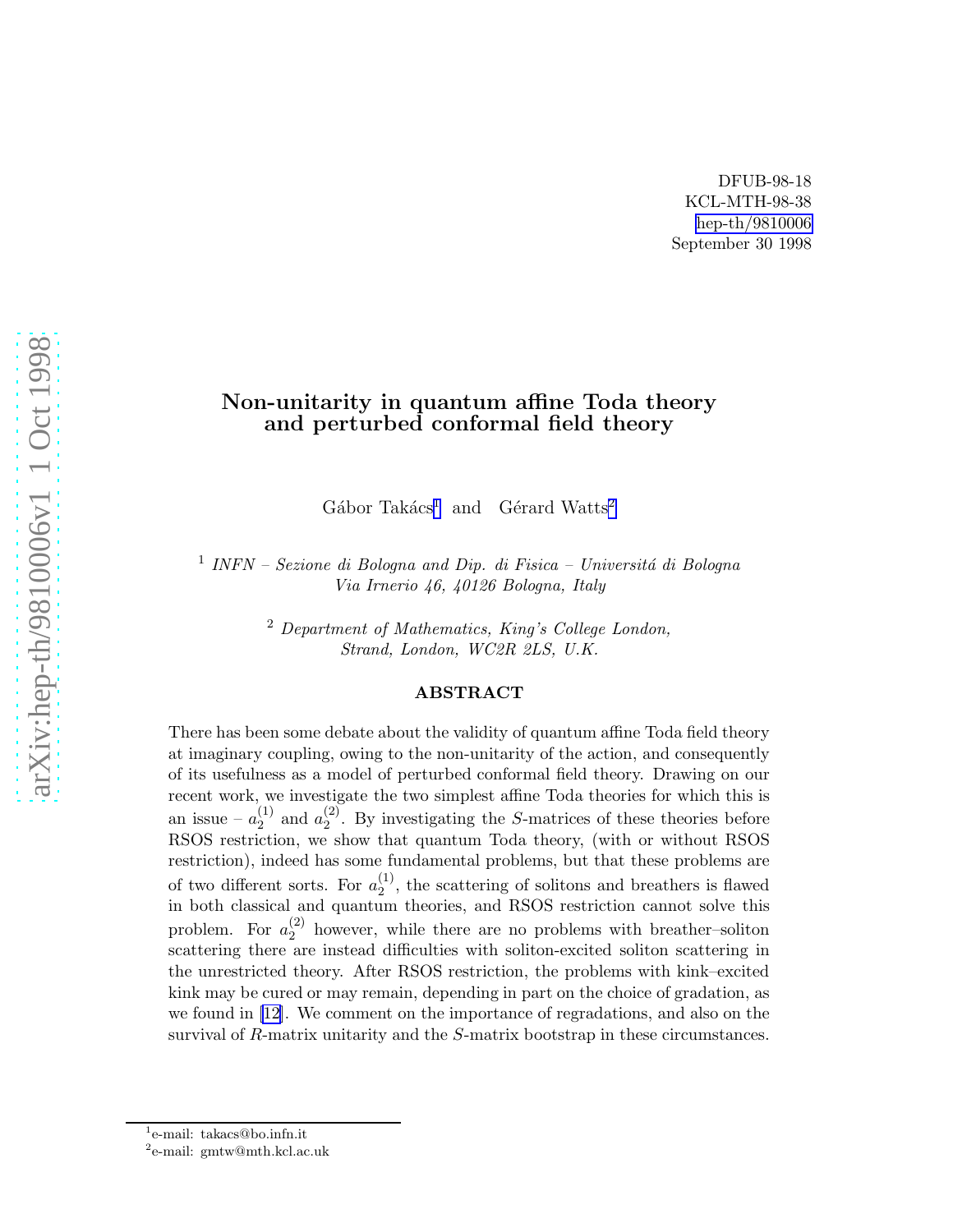### 1 Introduction

Affine Toda field theory has proved to be an extremely useful description of a wide class of two dimensional scattering theories. The main impetus behind the quantum treatments of these models has been the description of massive scattering theories as perturbed conformal field theories [\[1\]](#page-27-0), and the fact that when treated in the free-field formulation the actions of such perturbed conformal field theories have the form of affine Toda theory actions[[2](#page-27-0)].

These theories depend on a coupling constant  $\beta$ , and for real values of  $\beta$  describe a set of particleswith purely elastic S-matrices [[3](#page-27-0)]. For imaginary values of  $\beta$ , the picture is more involved. The action is not real for real values of the fields, and typically when one finds a reality condition on the fields which will leave the action real, this will have a potential unbounded below. Clearly this makes the quantum theory problematic.

However, in the classical theory the potential has discrete vacua at real values of the fields, and there are solitonic solutions interpolating these vacua and breather solutions of zero topological charge; despite not taking real values, they have real energy and momentum [\[4\]](#page-27-0), and indeed all the conserved quantities take real values [\[5\]](#page-27-0). Given these properties of the solitons and breathers, it is not surprising that much effort has been spent trying to quantise these systems in spite of the other unpleasant properties. One suggestion that has been made is that one simply needs to restrict to some well–chosen subspace of well-behaved classical solutions.

There have been several attempts[[6](#page-27-0), [7\]](#page-27-0) to follow this scheme and attempt a semi-classical quantisation of the soliton and breather sectors in the manner of [\[8](#page-27-0)]. This has not been entirely successful. While correctly 'predicting' the quantum mass corrections in some theories[[9\]](#page-27-0), it hasfailed in some other cases  $[7]$  $[7]$  $[7]$  – but neither of these papers actually applied the method properly. The semi-classical calculation of mass corrections consists of finding the spectrum of small oscillations around a background soliton, but since the Hamiltonian cannot be shown to be Hermitian, there is no guarantee that the results of [\[7,](#page-27-0) [9\]](#page-27-0) will have any relation to the 'real' answer<sup>1</sup>.

Other problems have been highlighted by Khastgir and Sasaki [\[11](#page-27-0)] who have found classical solutions with complex energy which become singular in finite time, and solutions with negative real energy, which would lead to problems if the desired quantum vacuum could tunnel to these lower energy states, creating particles in the process. However one might be able to argue that these are not in the 'proper' class of initial 'breather and soliton' configurations.

The second route to quantise Toda theories has been through the use of their quantum group symmetry. This has been carried out (at least in part) for a number of Toda theories and has been successful in some ways – although this quantum–group procedure cannot be guaranteed to give the correct S-matrices for the quantum solitons, the fact that in every case so far investigated[[6, 13](#page-27-0)–[17](#page-27-0)] the S-matrix of the lowest mass zero-topological charge bound states, or breathers, is identical (after analytic continuation in the coupling constant) to the conjectured S-matrix of the lightest mass particles in the real coupling Toda theory argues very strongly that they are right.

<sup>&</sup>lt;sup>1</sup>There is a wide literature on the spectra of non-self-adjoint operators – for an instructive example see e.g. [\[10\]](#page-27-0) and the references therein.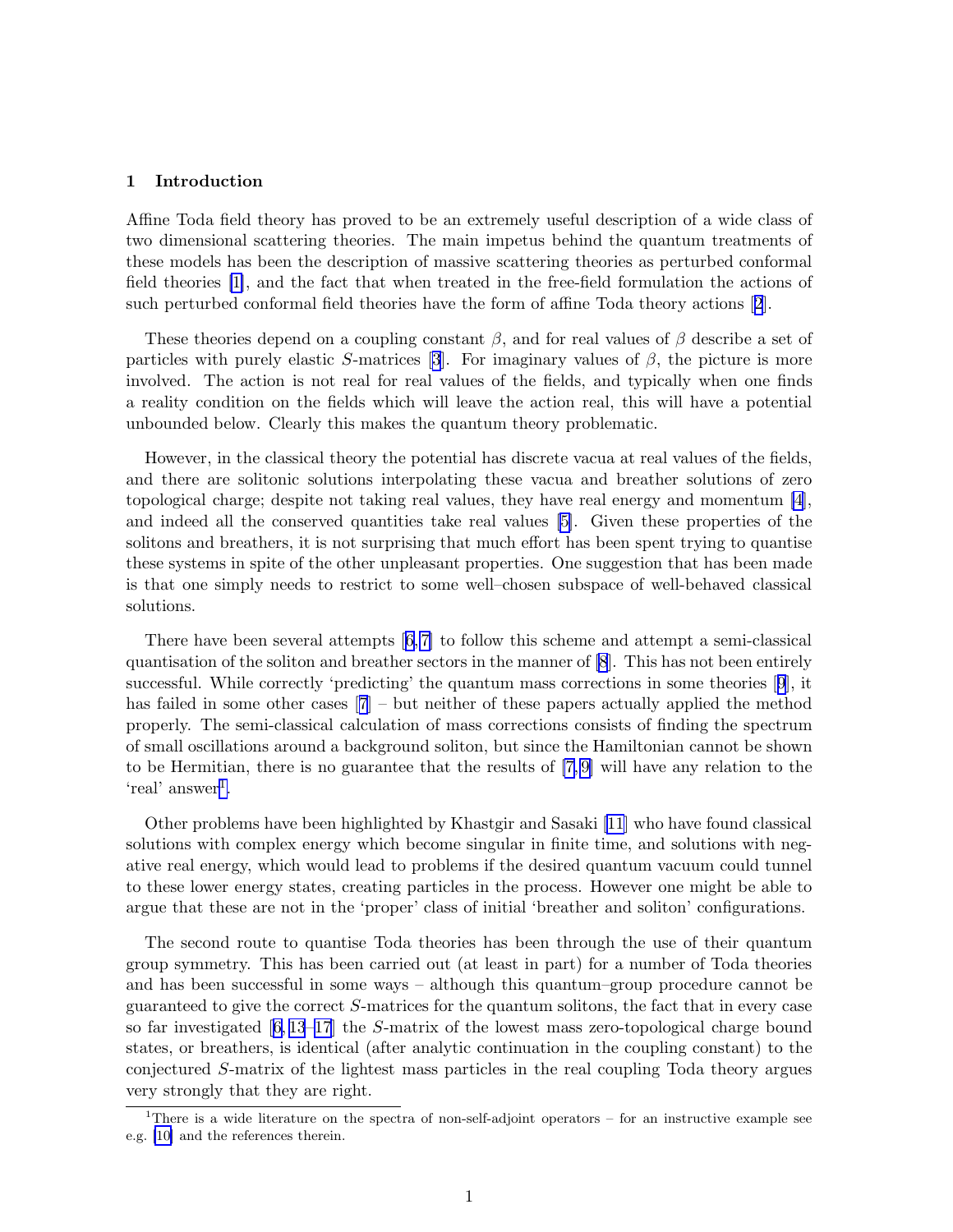Apart from Sine-Gordon theory  $(a_1^{(1)})$  $1^{(1)}$ ), it is not expected that the S-matrices for the fundamental solitons which result from the quantum group method are unitary matrices, and the only known way to correct this is quantum group or RSOS restriction [\[13](#page-27-0), [18](#page-27-0)].

However,in our recent paper [[12](#page-27-0)] on  $\Phi_{1,5}$  perturbations of minimal models, we found examples of RSOS restricted affine Toda field theories with 'unitary' S-matrices for the fundamental particle but nevertheless with a complex finite-size spectrum.

This result motivated us to reexamine these issues in the two simplest affine Toda field theories,  $a_2^{(1)}$  $a_2^{(1)}$  and  $a_2^{(2)}$  $\binom{2}{2}$ . These two theories have already been studied a lot; for  $a_2^{(1)}$  $2^{(1)}$  there are papers on their classical and quantum integrability, classical soliton solutions, classical breathers, semi-classical mass corrections, quantum S-matrices, S-matrix bootstrap and RSOS restrictions; for  $a_2^{(2)}$  $\binom{2}{2}$  there is almost an equal amount of work done.

One of the objects of this paper is to highlight problems that can already be found in the results in the literature but which have been overlooked to date. As we argue in section 2.1, it is more important that the eigenvalues of the S-matrices and higher transfer matrices are phases than that the matrix is itself unitary, since this leads to a real finite-size spectrum (to leading order); unfortunately these eigenvalues are not preserved under RSOS restriction, where the relevant matrices are the transfer matrices of [\[19,](#page-27-0) [20](#page-28-0)]. Furthermore, the choice of 'gradation' is also important; while this leaves the eigenvalues of the unrestricted transfer matrices invariant, it has an effect on the form of the S-matrix bootstrap and is an essential factor in the possible RSOS restrictions, and hence in the eigenvalues of the restricted transfer matrices.

We first investigate the unrestricted S-matrices of  $a_2^{(1)}$  $_2^{(1)}$  and find that while the fundamental soliton–soliton S-matrix has phase eigenvalues, both the three-particle soliton transfer matrix and the the fundamental soliton–antisoliton transfer matrix do not have phase eigenvalues for generic coupling. While this problem may or may not be cured by any particular RSOS restriction, we then show that the soliton–breather scattering in  $a_2^{(1)}$  $_2^{(1)}$  also has intrinsic problems in both the quantum (section [3](#page-8-0)) and classical theory (section [4\)](#page-10-0) which cannot be removed by RSOS restriction, and that any theory containing both solitons and breathers will have a complex spectrum.

For  $a_2^{(2)}$  we find rather different results, in that the unrestricted fundamental soliton–soliton scattering is well behaved, but that the  $S$ -matrix of the fundamental soliton with the first excited soliton is badly behaved. For  $a_2^{(2)}$  $_2^{(2)}$  however, the classical theory (section [6\)](#page-19-0) does not seem to reflect these difficulties.

First we start in section 2 with some generalities on S-matrices, their properties and constructions, and treat  $a_2^{(1)}$  $_2^{(1)}$  and  $a_2^{(2)}$  $\frac{1}{2}$  in turn in sections [3–](#page-8-0)[6](#page-19-0). In section [7](#page-20-0) we discuss a particular example which shows how RSOS restriction can fail in rendering the scattering theory consistent and finish with our conclusions in section [8.](#page-20-0)

### 2 Generalities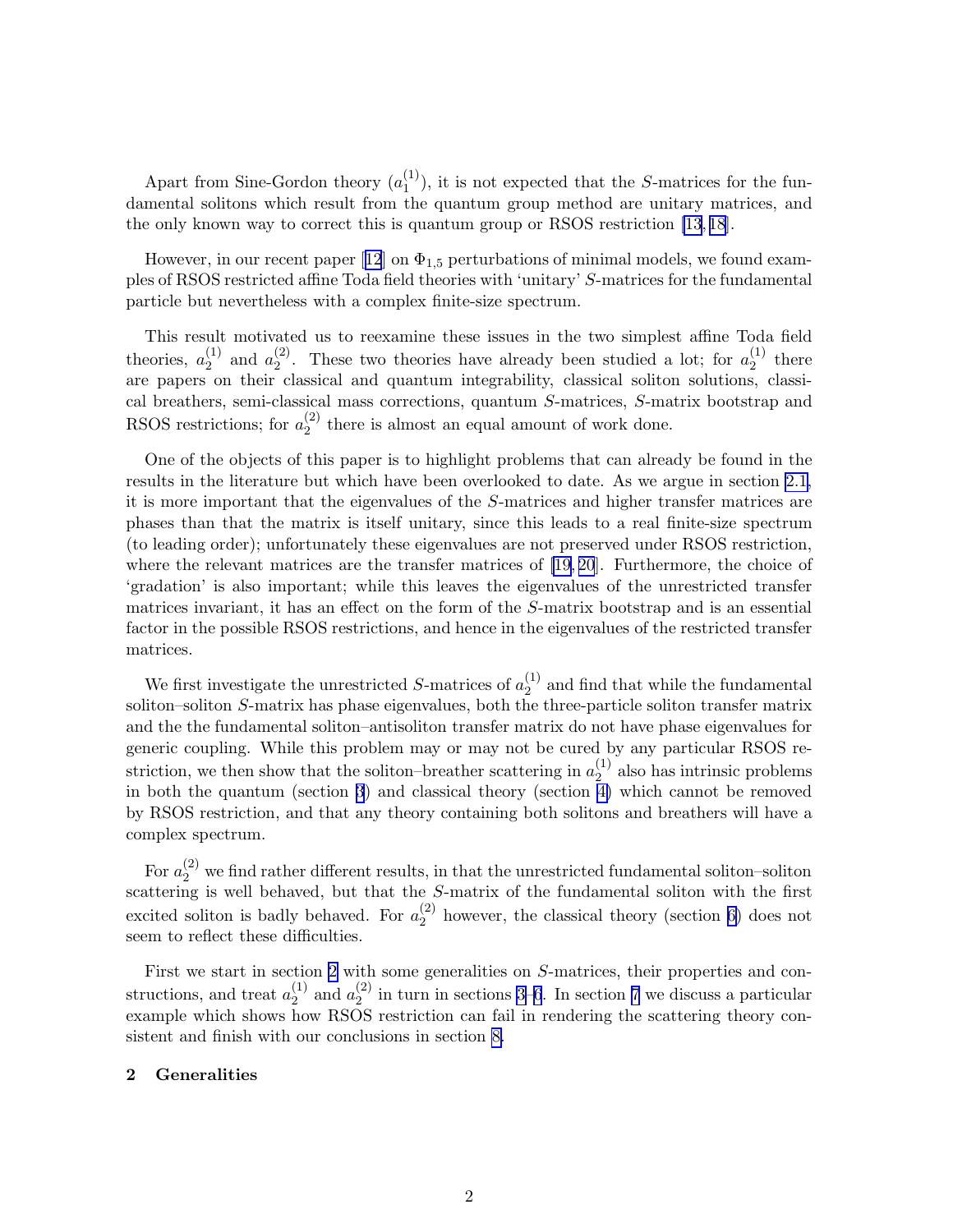### <span id="page-3-0"></span>2.1 S-matrices and unitarity

A quantum field theory is unitary if the inner product on the space of states is positive definite and the S-matrix is unitary with respect to this inner product. However, in statistical field theory this is too strong a requirement, and a more natural one is that the spectrum is real.

We will consider integrable field theories which have factorised S-matrices. We consider two sorts of theories: those where the particles – solitons and breathers – are classified by their topological charge; and later another where it is instead the vacua interpolated by the particles which are labelled.

# 2.1.1 S-matrices of particle theories

The particles are divided into different 'species', all the particles of the same species having the same non-zero mass, and each species having one or more 'flavours'. We denote a particle of species A, flavour i and rapidity  $\theta$  by  $A_i(\theta)$ .

If the in state is a 2-particle state  $|A_i(\theta) B_j(\phi)\rangle_{in}$  with  $\theta > \phi$ , then the S-matrix is

$$
\langle A_i(\theta) B_j(\phi) \rangle_{in} = S_{AB}(\theta - \phi)_{ij}^{kl} \langle A_k(\theta) B_l(\phi) \rangle_{out}, \qquad (2.1)
$$

where  $\theta - \phi$  is real and positive for physical scattering.  $S_{AB}$  is a unitary matrix if

$$
\sum_{k,l} S_{AB}(\theta)_{ij}^{kl} \left( S_{AB}(\theta)_{i'j'}^{kl} \right)^* = \delta_{ii'} \delta_{jj'} , \qquad (2.2)
$$

or in matrix notation

$$
S_{AB}(\theta) S_{AB}(\theta)^{\dagger} = 1. \tag{2.3}
$$

The S-matrix of a unitary field theory possesses several properties, such as real analyticity (A), and may possess other discrete symmetries such as parity (P), time reversal (T) and charge-conjugation (C). These are given in [\[21](#page-28-0)] as

$$
S_{AB}(\theta)_{ij}^{kl} = \begin{pmatrix} A & C & P & T \\ \left( S_{AB}(-\theta)_{ij}^{kl} \right)^* & S_{\overline{A}\overline{B}}(\theta)_{\overline{ij}}^{\overline{k}\overline{l}} & S_{BA}(\theta)_{ji}^{lk} & S_{BA}(\theta)_{lk}^{ji} \end{pmatrix}
$$
(2.4)

Using  $(A)$  and  $(PT)$  it is possible to rewrite  $(2.2)$  as

$$
\sum_{k,l} S_{AB}(\theta)_{ij}^{kl} S_{AB}(-\theta)_{kl}^{mn} = \delta_i^m \delta_j^n , \qquad (2.5)
$$

for all values of  $\theta$ , which is often simply written in matrix notation

$$
S_{AB}(\theta)S_{AB}(-\theta) = 1.
$$
\n(2.6)

This is usually known as 'unitarity', but the only Toda theory for which this is true seems to be Sine-Gordon theory, and it has no direct relation to either unitarity (2.2) nor to the 'R-matrix unitarity' of the underlying quantum group structure.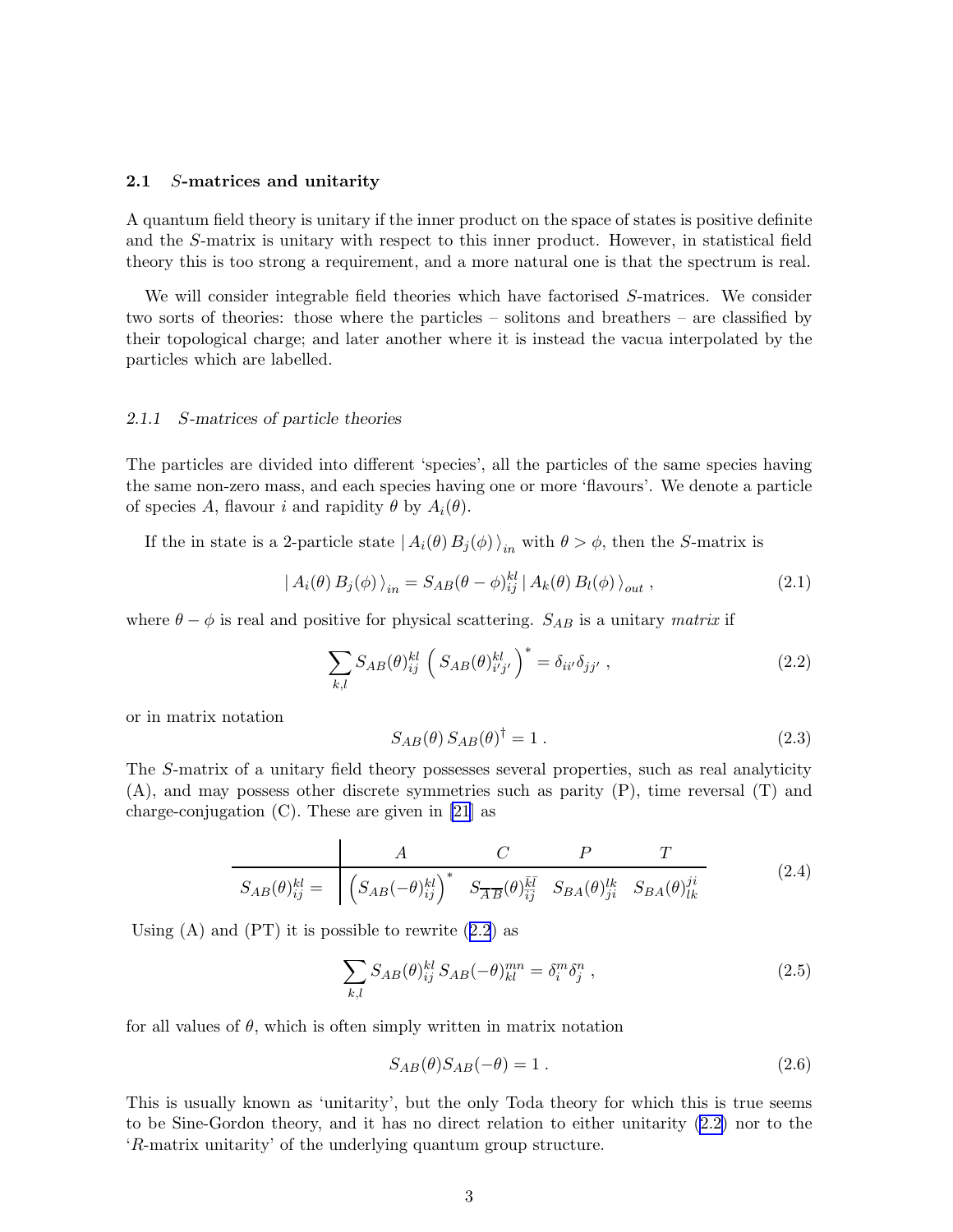<span id="page-4-0"></span>An alternative notation for the S-matrix uses the matrix  $\check{S}_{AB}$  which is simply related to  $S_{AB}$  by

$$
\check{S}_{AB}(\theta)_{ij}^{kl} = S_{AB}(\theta)_{ij}^{lk} \,, \tag{2.7}
$$

If S satisfies (A) and (T) we can express unitarity  $(2.2)$  as the matrix equation

$$
\check{S}_{AB}(\theta)\check{S}_{BA}(-\theta) = 1\,,\tag{2.8}
$$

which is again also known as 'unitarity'. Since this is indeed the equation satisfied by the S-matrices derived by the quantum group construction, we shall refer to this as R-matrix unitarity, or RU for short.

Note that RU is equivalent to [\(2.6\)](#page-3-0) if the S-matrix is (P) invariant, which is the case in Sine-Gordon theory.

## 2.1.2 Reality of the spectrum

When we try to describe a two-dimensional statistical model in terms of an effective scattering theory, it is not necessary for the space of states to have a positive definite inner product, and indeed many interesting and physically relevant models are of this sort, for example the scalingYang–Lee model  $[22]$  $[22]$ . However, whether or not the S-matrix satisfies unitarity  $(2.2)$  $(2.2)$ for a particular choice of the Hilbert space inner product, it is certainly necessary that the eigenvalues of the S-matrix are phases for real rapidities if the spectrum is to be real. While we do not know the *exact* equations for the finite-size spectrum in the general case<sup>2</sup>, we know that the leading order finite-size effects are given by the Bethe Ansatz.

The Bethe Ansatz equations express the condition that the wave-function of a multi-particle state on a circle is single-valued under the operation of taking a particle around the circle. For a state of two particles  $A_a(\theta_A)$  and  $B_b(\theta_B)$  on a circle of circumference R, the wavefunctions  $\psi_{ab}(\theta_A, \theta_B)$  must satisfy the two simultaneous equations

$$
S_{AB}(\theta_A - \theta_B)^{a'b'}_{ab} \psi_{a'b'} = \eta \exp(-iRm_A \sinh \theta_A) \psi_{ab} ,
$$
  
\n
$$
S_{BA}(\theta_B - \theta_A)^{b'a'}_{ba} \psi_{a'b'} = (1/\eta) \exp(-iRm_B \sinh \theta_B) \psi_{ab} ,
$$
\n(2.9)

where  $\eta$  is a phase depending on the relative statistics of particles A and B. These equations are only consistent if the two matrices commute, but in our situations they obey the stronger condition RU and so consistency is guaranteed. Diagonalising these equations, they reduce to

$$
s_{AB}(\theta_A - \theta_B) \exp(iRm_A \sinh \theta_A) = \eta , \quad \exp(iR(m_A \sinh \theta_A + m_B \sinh \theta_B)) = 1 , \quad (2.10)
$$

where  $s_{AB}$  is an eigenvalues of the S-matrix  $S_{AB}(\theta)$ . For this equation to be satisfied with real rapidities,  $s_{AB}(\theta_A - \theta_B)$  should be a pure phase for real  $\theta_A, \theta_B$ ; if it is not a pure phase, there can be no solutions with real rapidities, and consequently the two-particle states satisfying this quantisation condition will have complex energy and momentum.

<sup>&</sup>lt;sup>2</sup>Note exact equations for the finite size spectrum are now known for several non-trivial interacting field theories, see e.g. [\[23](#page-28-0)].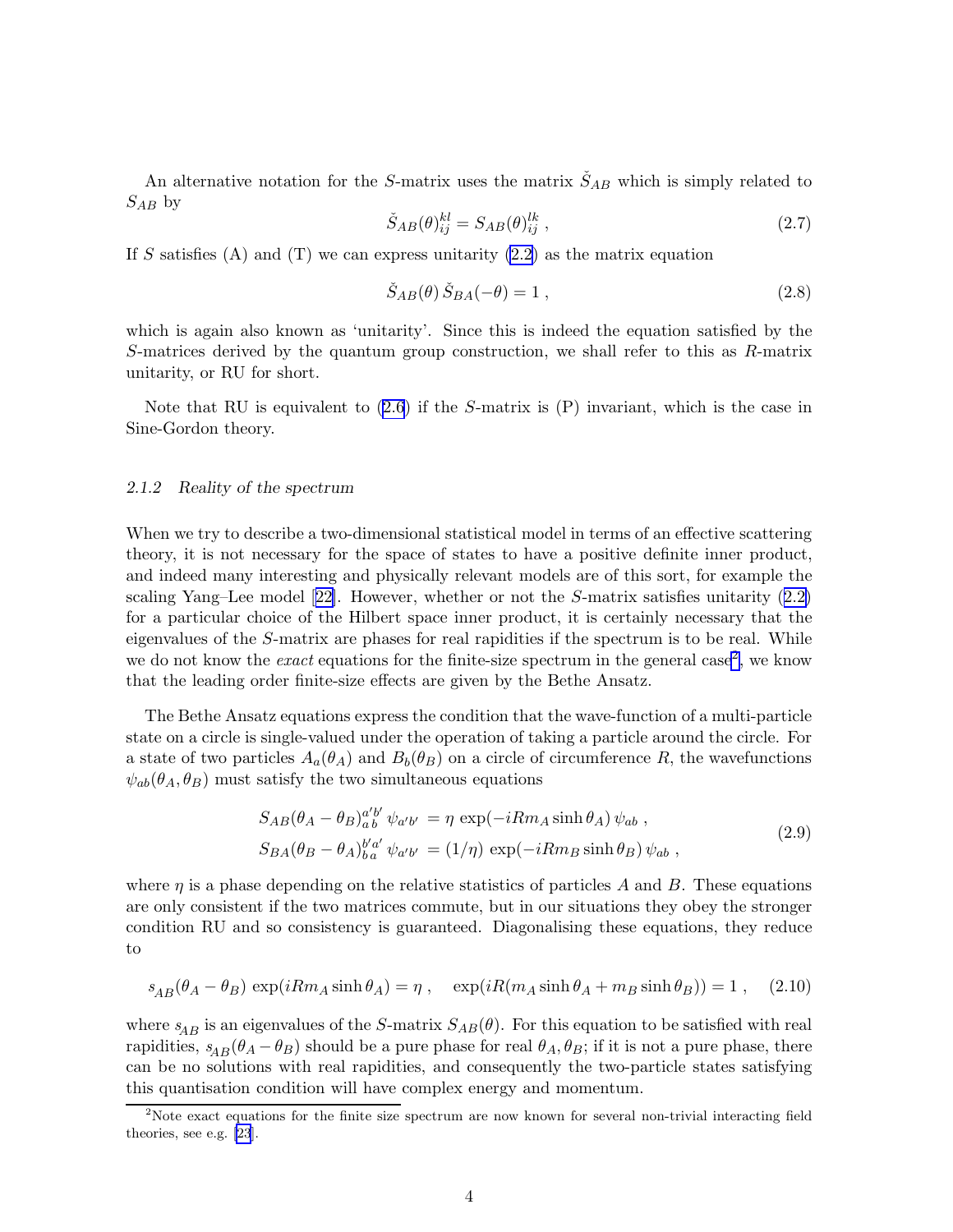Thegeneralisation of ([2.10](#page-4-0)) to multi-particle states of particles  $A, B, \ldots N$  of masses  $m_A, \ldots$ and rapidities  $\theta_A \dots$  is

$$
t_A(\theta_A \dots, \theta_N) \exp(iRm_A \sinh \theta_A) = \eta_{AB} \eta_{AC} \dots \eta_{AN} ,
$$
  
\n
$$
t_B(\theta_A \dots, \theta_N) \exp(iRm_B \sinh \theta_B) = \eta_{BC} \eta_{BD} \dots \eta_{BA} ,
$$
 etc (2.11)

where  $\eta_{AB}$  are phases depending on the relative statistics of the particles, and  $t_A$ ,  $t_B$  etc are simultaneous eigenvalues of the commuting<sup>3</sup> transfer matrices  $T_A, T_B$  etc which are shown graphically in figure 1 and which are given by



Figure 1: The transfer matrices  $T_A$  and  $T_B$ .

$$
T_A(\theta_A, \dots, \theta_N)_a^{a'b'c' \dots n'} = S_{AB}(\theta_A - \theta_B)_{ab}^{ab'} S_{AC}(\theta_A - \theta_C)_{\alpha c}^{\alpha' c'} \dots S_{AN}(\theta_A - \theta_N)_{\alpha^{(n-2)}n}^{a'n'},
$$
  
\n
$$
T_B(\theta_A, \dots, \theta_N)_a^{a'b'c' \dots n'} = S_{BC}(\theta_B - \theta_C)_{bc}^{\beta c'} S_{BD}(\theta_B - \theta_D)_{\beta d}^{\beta d'} \dots S_{BA}(\theta_B - \theta_A)_{\beta^{(n-2)}a}^{b'a'},
$$
 etc. (2.12)

Just as in the two-particle case, we need the eigenvalues  $t_A \dots$  to be pure phases for real rapidities if the multi-particle states are to have real energy.

If([2.2](#page-3-0)) holds, i.e. if  $S_{AB}(\theta)$  is a unitary matrix for real  $\theta$ , then it is easy to see that all the transfer matrices  $T_A$  are also unitary and hence all their eigenvalues are pure phases. However,  $(2.2)$  is not a necessary condition – if  $S_{AB}$  is conjugate to a unitary matrix by a change of basis of the one particle states, then the transfer matrices  $T_A$  are also conjugate to unitary matrices and hence will have phase eigenvalues. This distinction that the change of basis must only depend on the one particle states is important: if  $S_{AB}$  has phase eigenvalues, then it is given by a unitary matrix in some basis, but it is only if this basis is related to the original basis by a change of the one-particle states that all the higher transfer matrices will have phase eigenvalues.

The point of this discussion is that it is very hard to determine whether a given S-matrix is conjugate to a unitary matrix by a change of the inner products of one-particle states, since this change of basis may be very complicated and involve rapidity-dependent changes of inner products, but if the eigenvalues of any transfer matrix are not phases then we can be sure that this is not the case and that the finite size spectrum will not be real.

 $3$  The transfer matrices  $T_A$ ,  $T_B$  etc commute by virtue of the Yang-Baxter relation for the S-matrices.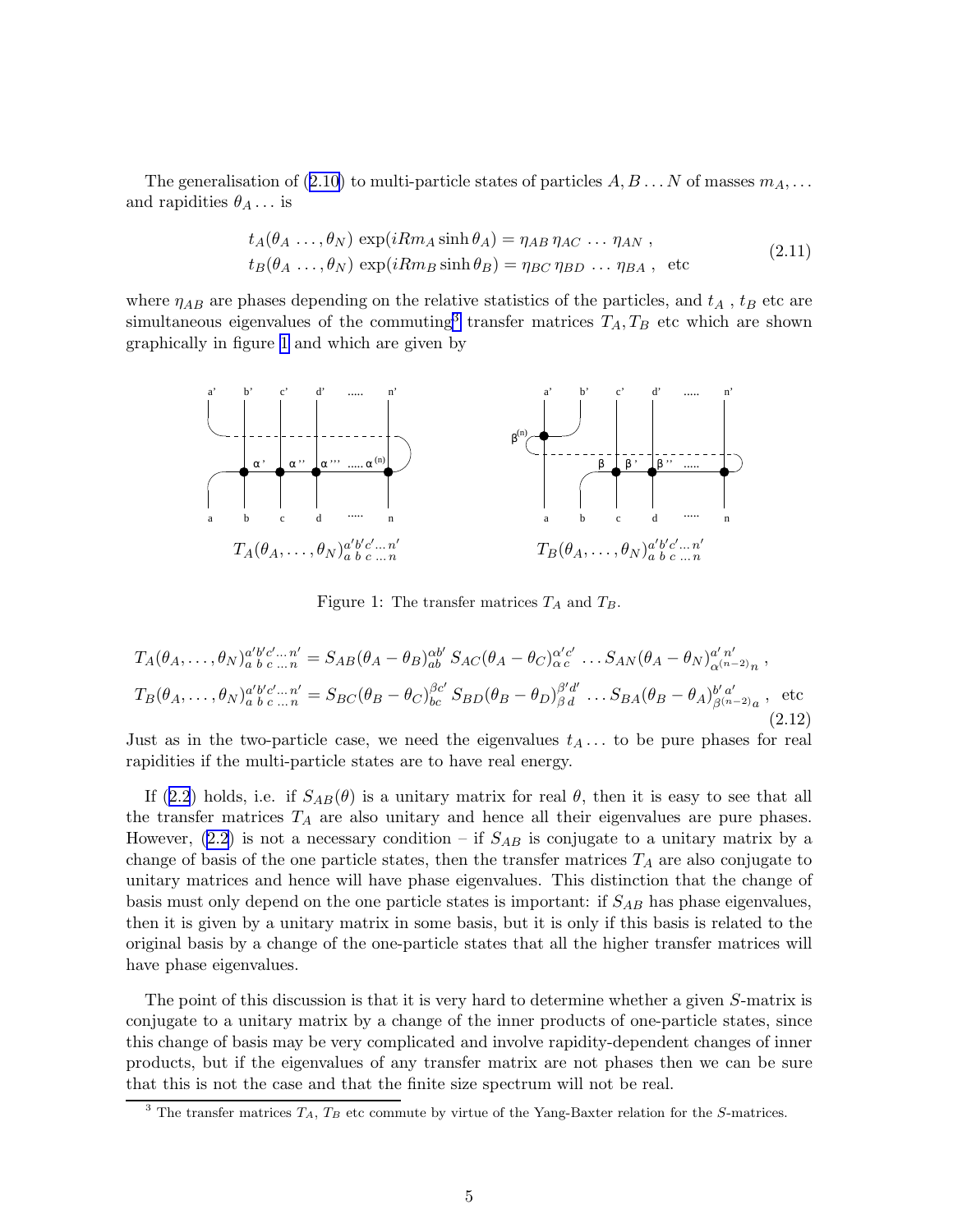# 2.2 Quantisation of affine Toda theory: Quantum group method

As shown by Bernard and LeClair[[24](#page-28-0)], the 'imaginary-coupling' quantum affine Toda field theory based on the affine algebra g has a  $U_q(g^{\vee})$  symmetry. Since this algebra includes the topological charge as one of its generators, we must assume that the solitons transform non-trivially under this algebra, and this leads to the requirement that the soliton-soliton S-matrices are proportional to the R-matrices of the symmetry algebra.

The S-matrix of the fundamental excitation is derived from the universal R-matrix of an affine quantum group in its fundamental representation. There are again two different notations R and R for the R-matrix which are related by  $\check{R} = PR$  where again P is the permutation operator.

Such a matrix  $\hat{R}(x, q)$  has two parameters - q the deformation parameter which is a pure phase, and x the spectral parameter.  $\check{R}$  satisfies the matrix equation

$$
\check{R}(x,q)\check{R}(1/x,q) \propto 1\ . \tag{2.13}
$$

Inthe theory of R-matrices an R-matrix is also said to be unitary if  $(2.13)$  $(2.13)$  $(2.13)$  holds [13].

The S-matrix  $\check{S}_{AA}$  of the fundamental excitation is then obtained as

$$
\check{S}_{AA}(\theta)_{ij}^{kl} = f(\theta) \check{R}(\eta_{AA} x(\theta), q)_{ij}^{kl}, \qquad (2.14)
$$

where  $x(\theta) = \exp(\alpha \theta)$  for some constant  $\alpha$ ,  $\eta_{AA} = \pm 1$  (the sign to be decided on the basis of the bootstrap) and where  $f(\theta)$  is a suitable scalar function ensuring (RU) holds:

$$
\check{S}_{AA}(\theta)\check{S}_{AA}(-\theta) = 1\,,\tag{2.15}
$$

and which can be fixed by requiring crossing symmetry and a suitable number of CDD poles. (n.b. different physical models may differ exactly in the number and position of these CDD poles – see [\[25](#page-28-0)]).

The S-matrices for the higher particles are to obtained using bootstrap fusion. It is important to note here that since  $\check{S}_{AB}$  and  $\check{S}_{BA}$  are derived *independently* using the S-matrix bootstrap, it is not free for us to impose Parity invariance on a S-matrix, rather we have to check whether or not it holds. As noted by Delius, RU will also hold for all higher particle S-matrices, assuming that one can associate a representation of the quantum group to each particle species[[26](#page-28-0)].

As stated before, RU is only equivalent to [\(2.6](#page-3-0)) if the S-matrices are (P) invariant, and this is usually not the case in affine Toda field theories – the only known exception being Sine–Gordon theory. If we really want the S-matrix to be a unitary matrix, then as noted by Smirnov [\[13](#page-27-0)], the only known method is quantum group restriction to an RSOS scattering theory of kinks (and breathers).

Quantum group restriction relies on a choice of gradation, and so we discuss this first.

### 2.2.1 Gradations

The symmetry algebra of g-affine Toda field theory is  $U_q(g^{\vee})$  which is generated by non-local charges with non-trivial Lorentz spin, and the Lorentz spins of these charges may be changed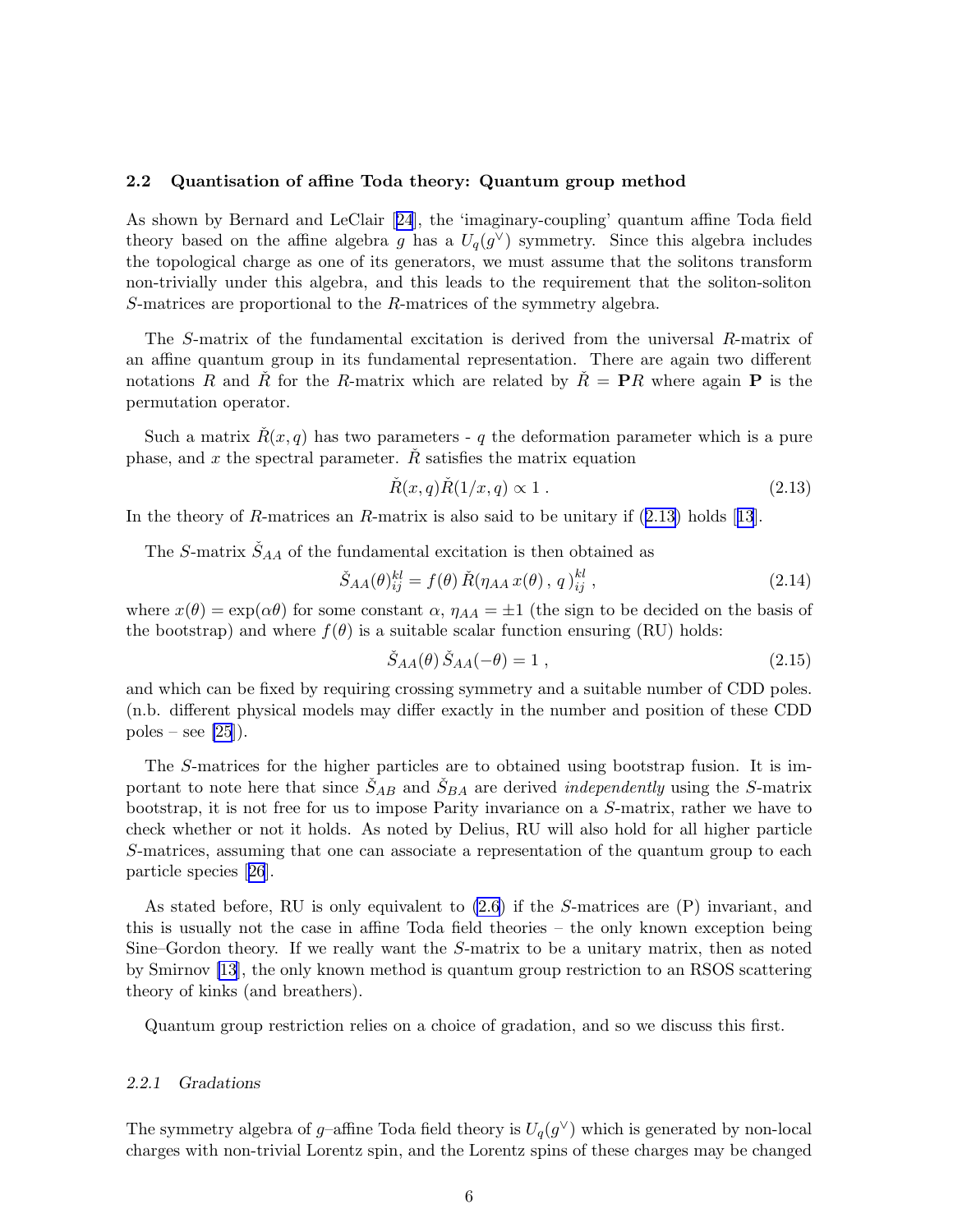<span id="page-7-0"></span>by redefining the energy momentum tensor, or, equivalently, by the addition to the action of a Feigin-Fuchs term as we discuss in the appendix [B.](#page-25-0)

Furthermore the charges act on multi-particle states by a representation which is rapidity dependent, the dependence being determined by the spins of the charges. This may be made clearer by considering the charges  $e_{\alpha}$  associated to the simple roots  $\alpha$  of  $g^{\vee}$ , which have spins

$$
s_{\alpha} = \frac{4\pi}{\beta^2} |\alpha|^2 - 1 + \gamma \cdot \alpha , \qquad (2.16)
$$

where  $\gamma$  is an arbitrary vector corresponding to the ambiguity in the spins; a choice of  $\gamma$  is called a choice of gradation. There are two distinguished classes of gradations:

• The spin gradation

In this gradation the charges have their canonical spins, and is given by  $\gamma = 0$ .

- Homogeneous gradations
	- A gradation is called homogeneous if all spins  $s_{\alpha}$  are zero apart from one.

The S-matrices depend on the gradation, and a change of gradation is a rapidity dependent similarity transformation on S.

For  $U_q(a_2^{(1)}$  $\binom{1}{2}$  all homogeneous gradations are equivalent, and the algebra of zero-spin charges is  $U_q(a_2)$ ; there are two inequivalent homogeneous gradations for  $U_q(a_2^{(2)})$  $\binom{2}{2}$ , for which the algebras of zero-spin charges are  $U_q(a_1)$  and  $U_{q^4}(a_1)$  and which we call the  $(1, 2)$  and  $(1, 5)$ gradations respectively.

# 2.2.2 Quantum group restriction

Quantum group restriction relies on a choice of gradation for which a subset of the non-local conserved quantities are Lorentz scalars; this means that the action of the corresponding quantum subalgebra on multi-particle states commutes with  $R<sub>c</sub>$ . Given this situation it then makes sense to restrict to highest weight states of this subalgebra. As a result,  $N$ -particle states may be labelled by sequences of  $N+1$  highest weights (obeying certain relations). For q a root of unity, one can then consistently restrict the Hilbert space further so that the highest weights of a sequence are chosen from a finite subset (depending on  $q$ ), and these theories are exactly the quantum group restricted RSOS theories. In this formulation we label S-matrix for particles of species  $A$  and  $B$  in terms of the vacua by

d

$$
\begin{array}{ccc}\n\mathbf{a} & \mathbf{c} & \leftrightarrow & S_{AB} \left( a \frac{d}{b} c \right) (\theta - \phi) . \\
\theta & \mathbf{b} & \phi\n\end{array} \tag{2.17}
$$

This procedure preserves several properties of the unrestricted theory, including the Yang-Baxter relation, R-matrix unitarity and crossing symmetry, and furthermore the eigenvalues of the matrices  $t_{AB}^{(ac)}$  whose elements are

$$
\left(t_{AB}^{(ac)}\right)_{bd} = S_{AB} \left(a \frac{d}{b} c\right) \tag{2.18}
$$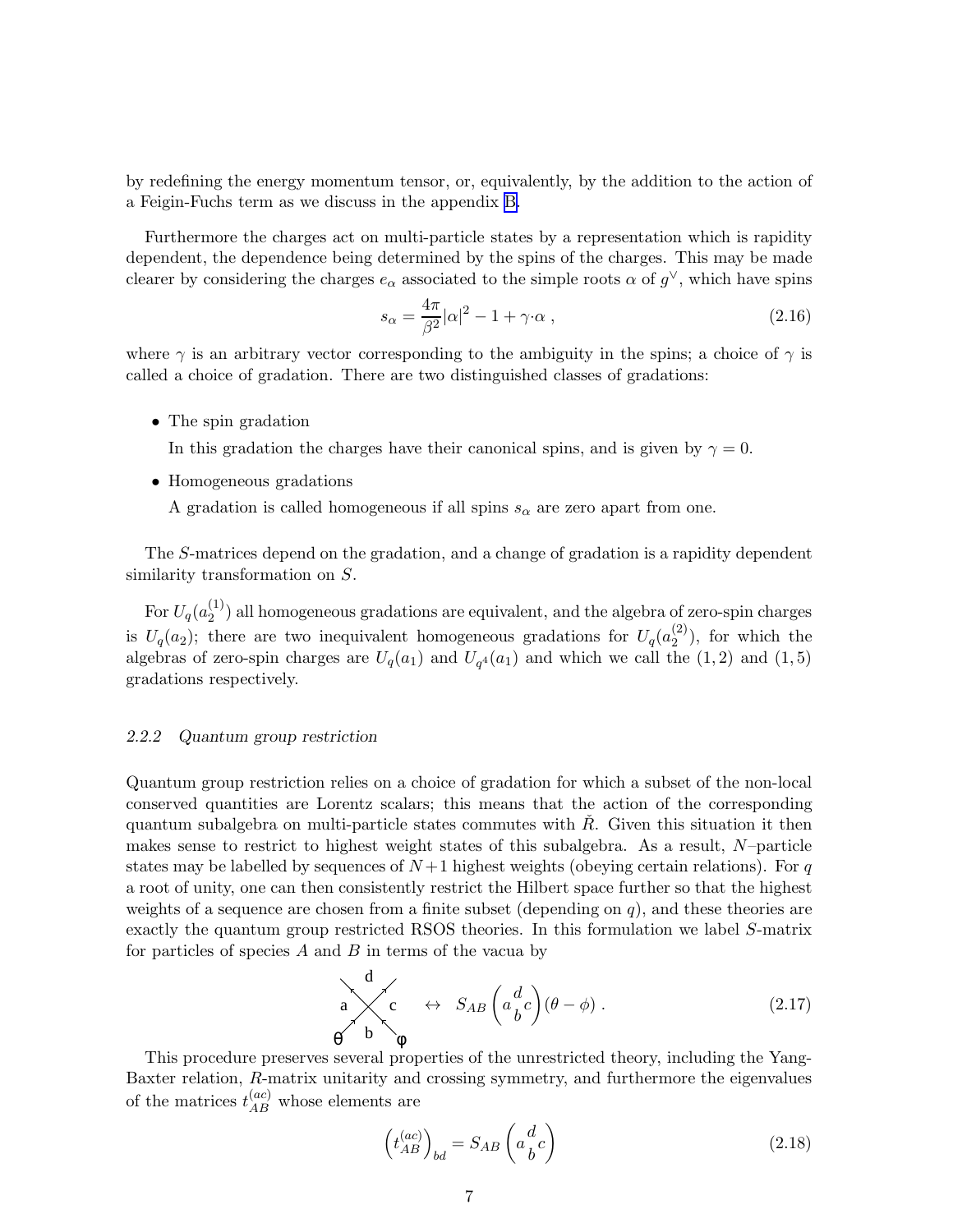<span id="page-8-0"></span>are a subset of those of  $\check{S}$ . However, what makes this procedure useful and interesting is that the physically relevant data, i.e. the eigenvalues of the transfer matrices (see[[19,](#page-27-0) [20\]](#page-28-0))

$$
T_{a_1 a_2 \ldots a_{k-1} a_k}^{b_1 b_2 \ldots b_{k-1} b_k}(\theta_1, \ldots \theta_k) = \delta_{a_1}^{b_2} \prod_{j=2}^k S_{A_1 A_j} \left( b_{j-1} \frac{b_j}{a_j} a_{j+1} \right) (\theta_1 - \theta_j) , \qquad (2.19)
$$

have little relation to those of the unrestricted S-matrix S. This means that it is possible to obtain a unitary theory from a nonunitary theory by RSOS restriction, and the resulting theories can have a very rich finite-size spectrum.

#### 3 Quantum S-matrices of the  $a_2^{(1)}$  $_2^{(1)}$  theory

The first affine Toda theory to be investigated after Sine-Gordon theory, and the first in which the problems mentioned above may arise, is the  $a_2^{(1)}$  $_2^{(1)}$  theory. In the real–coupling case, this leads to a theory of two real scalar fields which may be thought of as charge conjugates of each other. The first author to treat the imaginary couplign theory was Hollowood, who found a spectrum of solitons and breathers, in different species and different degrees of excitation, with the exact details depending on the coupling constant  $\beta$ .

In order to state his results, we give our conventions (which in this case follow sections 2 and 5 of[[16\]](#page-27-0))

$$
x = \exp(3\lambda\theta) , \quad q = -\exp(i\pi\lambda) , \quad \lambda = \frac{4\pi}{\beta^2} - 1 . \tag{3.1}
$$

Hollowood found that the solitons come in two conjugate species  $(a) = 1, 2$  each with three flavours (corresponding to the 3 and  $\bar{3}$  representations of  $a_2$ ), and in various excitation levels  $k = 0, 1, 2, \ldots, [\lambda];$  such solitons are denoted  $A_k^{(a)}$  $k^{(u)}$  and have mass

$$
M_k^{(A)} = 2M \cos\left(\frac{\pi}{3}\left(1 - \frac{k}{\lambda}\right)\right) \,. \tag{3.2}
$$

The fundamental solitons are then  $A_0^{(1)}$  $_0^{(1)}$  and  $A_0^{(2)} = A_0^{(1)}$  $_0^{(1)}$ . Hollowood also found that there were two conjugate breather species  $(a) = 1, 2$  which have excitation levels  $p = 1, 2, \ldots \left[\frac{3\lambda}{2}\right]$  $\frac{3\lambda}{2}$ , are denoted by  $B_p^{(a)}$  and have mass

$$
M_p^{(B)} = 2M \sin\left(\frac{\pi p}{3\lambda}\right) \tag{3.3}
$$

Again we have  $B_p^{(2)} = B_p^{(1)}$ .

Hollowood only considered the S-matrices for the scattering of fundamental solitons and anti-solitons, and the first author to treat the remaining S-matrices was Gandenberger[[27\]](#page-28-0). We give their results and comment upon them in the next two sections.

#### 3.1 The unrestricted S-matrices for soliton–soliton scattering in  $a_2^{(1)}$ 2

The unrestricted S-matrices for  $a_2^{(1)}$  $_2^{(1)}$ soliton scattering are given in [[6\]](#page-27-0), but the eigenvalues were not investigated, nor was the matrix-unitarity of the S-matrix. The relevant S-matrices are the 9×9 matrices  $S_{A_k A_l}(\theta)$  and  $S_{A_k \overline{A}_l}(\theta)$ , which take the form

$$
S_{A_k A_l}(\theta) = f_{kl}(\theta) R_{33}(\eta_{kl} x, q) , \quad S_{A_k \overline{A}_l}(\theta) = \tilde{f}_{kl}(\theta) R_{3\overline{3}}(\tilde{\eta}_{kl} x, q) , \qquad (3.4)
$$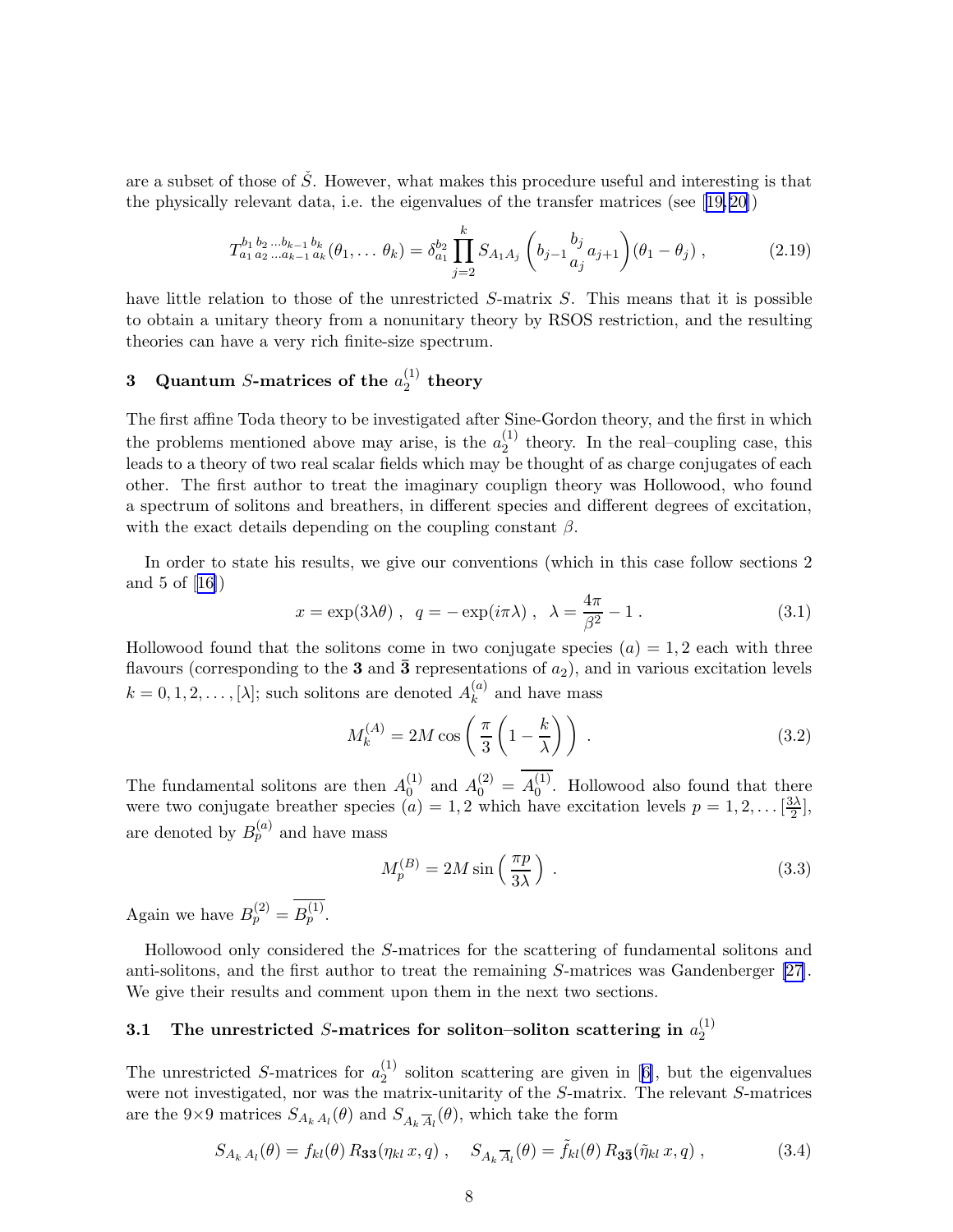<span id="page-9-0"></span>where the prefactors  $f_{kl}$ ,  $\tilde{f}_{kl}$  are always phases for real  $\theta$  and  $\eta_{kl}$  and  $\tilde{\eta}_{kl}$  are phases which may depend on the gradation. In the homogeneous and spin gradations these phases take values  $\eta_{kl} = -\tilde{\eta}_{kl} = (-1)^{k+l}.$ 

The eigenvalues of  $R_{33}(x, q)$  are each triply degenerate, and are

1, 
$$
\left(\frac{1+q\sqrt{x}}{q+\sqrt{x}}\right)
$$
,  $\left(\frac{1-q\sqrt{x}}{q-\sqrt{x}}\right)$  (3.5)

which are clearly phases for non-negative real x and q a phase. However, for q a phase and x real and negative these are not phases, and so we immediately see that the S-matrix  $S_{A_0A_1}$ has non-physical eigenvalues. Hence for the unrestricted theory to be unitary, we need to be in the regime  $\lambda < 1$  for which there are no excited solitons (Hollowood also reached this conclusions but from different reasonings).

Furthermore, when we investigated the Bethe-Ansatz equations for three particles of type 3 numerically, we found that the transfer matrices did not in general have phase eigenvalues. Hence, while  $S_{33}$  is conjugate to a unitary matrix, this does not simply involve a change of inner product on the one particle states, and even the fundamental  $S_{A_0A_0}$  S-matrix is not well behaved.

The problems with  $a_2^{(1)}$  $2^{(1)}$  are also clearly seen in the eigenvalues of  $R_{33}(x,q)$ , which are 1 (six times degenerate) and the three eigenvalues

$$
\left(\frac{1-q x^{1/3}}{q-x^{1/3}}\right) , \left(\frac{1-q x^{1/3} e^{2\pi i/3}}{q-x^{1/3} e^{2\pi i/3}}\right) , \left(\frac{1-q x^{1/3} e^{4\pi i/3}}{q-x^{1/3} e^{4\pi i/3}}\right) . \tag{3.6}
$$

Thus the eigenvalues of  $R_{3\bar{3}}(x,q)$  are not all phases for q a generic phase and x a positive or negative real number, and there is no need to examine the three-particle states.

Thiscertainly suggests (contrary to the comments in [[6](#page-27-0)]) that the unrestricted  $a_2^{(1)}$  $_2^{(1)}$  theory is not a unitary theory (in any sense other than RU), even in the repulsive (no bound state) regime, apart from possible discrete values of the coupling constant.

#### 3.2 The S-matrices for soliton–breather scattering in  $a_2^{(1)}$ 2

While Hollowood discussed the presence of breathers in the spectrum, Gandenberger was the first to compute their S-matrices; his results for the S-matrices of the fundamental soliton  $(A = A_0^{(1)}$  $\binom{1}{0}$ , anti-soliton  $\left(\overline{A}\right)$ , fundamental breather  $\left(B = B_1^{(1)}\right)$  $1^{(1)}$  and conjugate breather  $(B)$  are

$$
S_{AB} = S_{\overline{BA}} = S_{\overline{AB}} = S_{B\overline{A}} = , \frac{\langle 3 + B \rangle \langle 3 - B \rangle}{\langle -1 + B \rangle \langle 7 - B \rangle}
$$
  
\n
$$
S_{BA} = S_{\overline{AB}} = S_{\overline{BA}} = S_{A\overline{B}} = \frac{\langle -7 + B \rangle \langle 1 - B \rangle}{\langle -3 - B \rangle \langle -3 + B \rangle} , \tag{3.7}
$$

where

$$
\langle x \rangle = \sinh\left(\frac{\theta}{2} + \frac{i\pi x}{12}\right) , \quad B = -\frac{1}{2\pi} \frac{\beta^2}{1 - \beta^2 / 4\pi} = -\frac{2}{\lambda} . \tag{3.8}
$$

As can be readily seen, this does not satisfy the full range of properties, breaking (P) and  $(T)$ , but preserving  $(A)$ ,  $(C)$  and  $(PT)$  while also being crossing symmetric. Also, since it is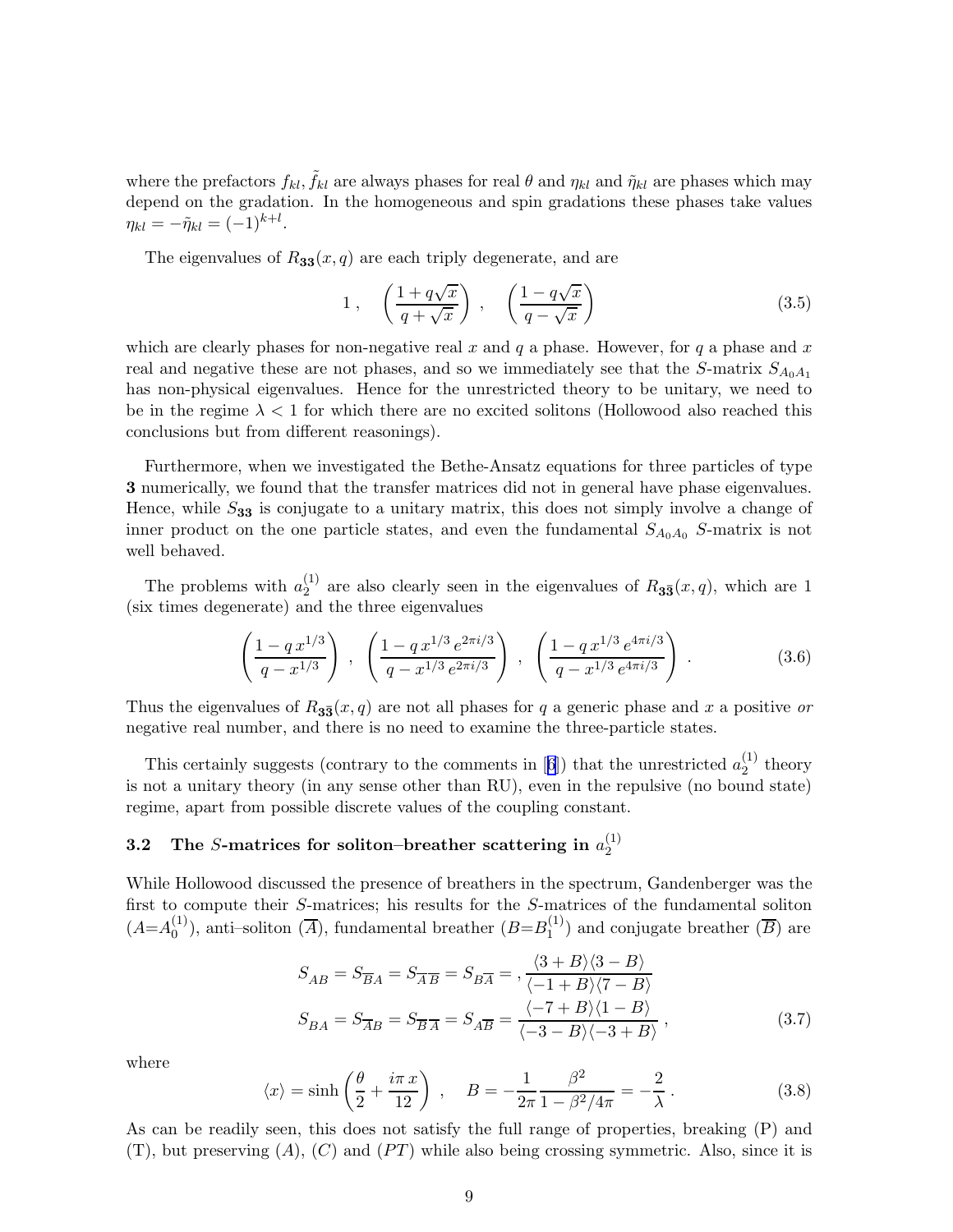<span id="page-10-0"></span>derived by the quantum–group method, it obeys RU([2.8\)](#page-4-0)

$$
S_{AB}(\theta) S_{BA}(-\theta) = 1 , \qquad (3.9)
$$

forall  $\theta$ , but since it breaks  $(P)$ , it does not satisfy  $(2.6)$  $(2.6)$ , that is for real  $\theta$ ,

$$
S_{AB}(\theta) (S_{AB}(-\theta)) \neq 1 , \qquad (3.10)
$$

Hence, in this case, we can attribute the failure of unitarity([2.2](#page-3-0)) to the failure of parity, since unitarity is equivalent to  $(A)$ , RU and  $(P)$ , and of these only the last fails. As a result, we expect that this model will have a complex spectrum whenever it contains both breathers and solitons.

#### 4 Classical scattering in  $a_2^{(1)}$ 2

In the previous section we have just seen that the quantum scattering of solitons with breathers in  $a_2^{(1)}$  $2^{(1)}$  has severe problems – but how can this be reconciled with the supposedly consistent scattering in the classical theory? To answer this question we first have to recall some elements of the construction of soliton and breather solutions.

Allthe known soliton solutions of the  $a_n^{(1)}$  Toda theories were found by Hollowood in [[28\]](#page-28-0), the breathers by Harder et al in[[29](#page-28-0)], and the scattering of solitons by Olive et al. in [\[30\]](#page-28-0). We take the action of  $a_2^{(1)}$  $\frac{1}{2}$  to be

$$
S = \frac{1}{2}(\dot{\phi}^2 - \phi'^2) - \frac{\mu^2}{\beta^2} \sum_{i=0}^2 (\exp(i\beta\alpha_i \cdot \phi) - 1) , \qquad (4.1)
$$

where  $\beta$  is imaginary, and  $\alpha_i$  are the simple roots of  $a_2^{(1)}$  $\alpha_i^{(1)}$ , with  $\alpha_i^2 = 2$ . The stationary points of the potential in (4.1) are

$$
\phi = \frac{2\pi}{\beta} \left( m_1 \lambda_1 + m_2 \lambda_2 \right),\tag{4.2}
$$

where  $\lambda_i$  are the fundamental weights of  $a_2^{(1)}$  $_2^{(1)}$ . We consider only the solutions which tend to one of these vacua as  $|x| \to \infty$ , and denote the topological charge of such a solution by  $(m_1, m_2)$ , where

$$
\phi|_{x \to \infty} - \phi|_{x \to -\infty} = \frac{2\pi}{\beta} (m_1 \lambda_1 + m_2 \lambda_2).
$$
 (4.3)

Hollowood gives the generic multi-soliton solution of  $a_2^{(1)}$  $i<sup>j</sup>$  in terms of tau-functions  $\tau_j$  as

$$
-\beta \phi = \sum_{0}^{2} \alpha_{j} \log \tau_{j} = \frac{1}{\sqrt{2}} \left( \log(\tau_{1}^{2}/(\tau_{0}\tau_{2})), \log(\tau_{2}/\tau_{0}) \right) ,
$$
  

$$
\tau_{j} = \sum_{k=0}^{N} \sum_{1 \leq j_{1} < ... < j_{k} \leq N} \left( \prod_{i=1}^{k} \omega^{j a_{j_{i}}} p_{j_{i}} X(\theta_{j_{i}}, x, t) \right) \left( \prod_{1 \leq i < i' \leq k} X_{a_{j_{i}}, a_{j_{i'}}}(\theta_{j_{i}} - \theta_{j_{i'}}) \right) ,
$$
(4.4)

where

$$
\omega = \exp(2\pi i/3), \quad X(\theta, x, t) = \exp(m(x \cosh \theta - t \sinh \theta)),
$$
  

$$
X_{1,1}(\theta) = X_{2,2}(\theta) = \frac{\cosh \theta - 1}{\cosh \theta + 1/2}, \quad X_{1,2}(\theta) = X_{2,1}(\theta) = \frac{\cosh \theta - 1/2}{\cosh \theta + 1}.
$$
 (4.5)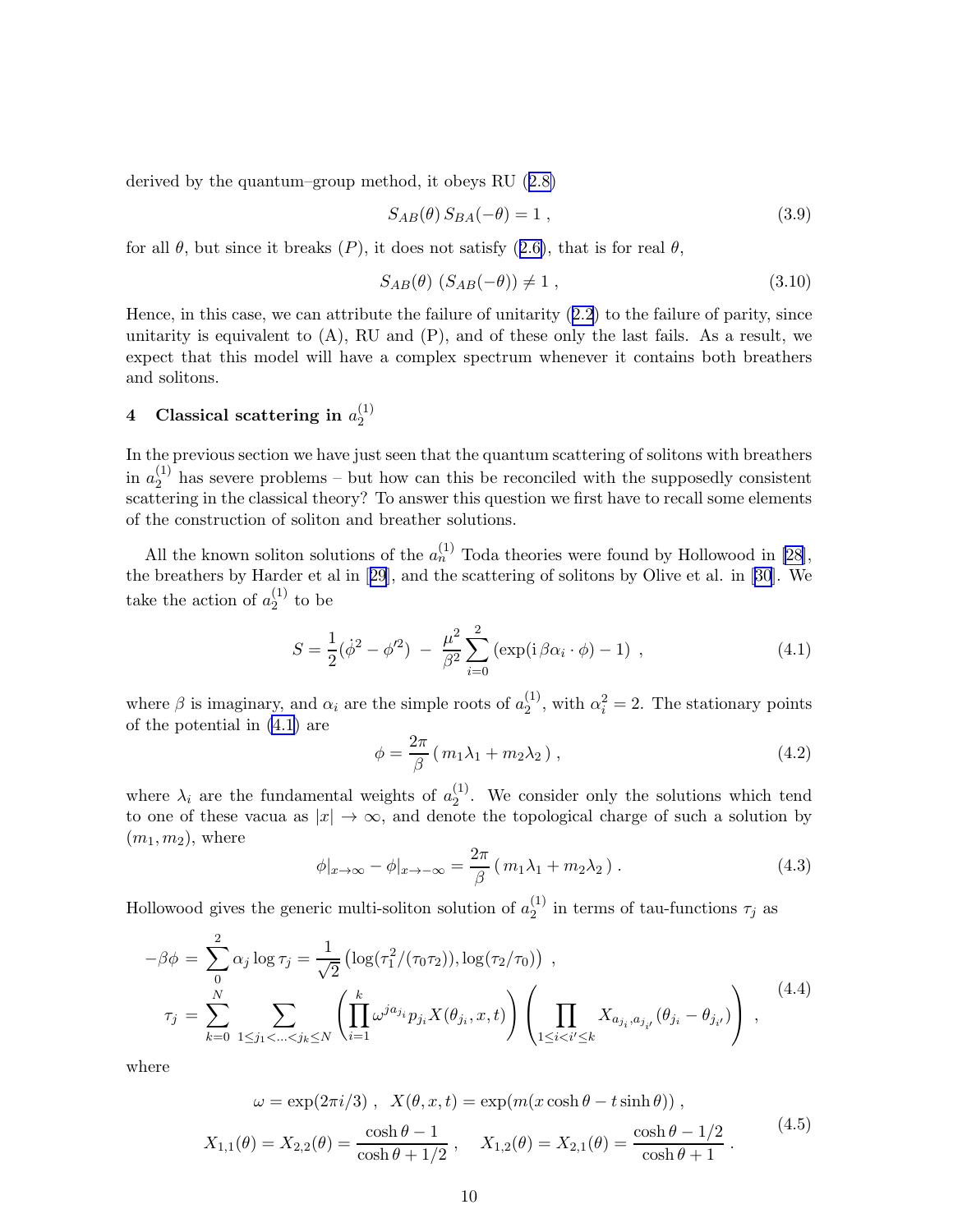where  $m = \sqrt{3}\mu$ , and a particular solution is given by a choice of N and the 3N parameters  $\{a_i, \theta_i, p_i\}$  with  $a_i \in \{1, 2\}, \theta_i \in \mathbb{C}$  and  $p_i \in \mathbb{C}^*$ ; such a solution has total energy E and momentum  $P$  given by

$$
E = M \sum_{i} \cosh \theta_i , \quad P = M \sum_{i} \sinh \theta_i , \qquad (4.6)
$$

where  $M = (8m)/\beta^2$ . To find the allowed values of  $p_i$ ,  $\theta_i$ ,  $a_i$  for which this gives a solution regular for all  $x, t$ , is in general a difficult problem, as it is to find the overall topological charge of a solution, but this can be fully analysed for the cases  $N=1$  and  $N=2$ .

#### 4.1 The fundamental soliton solutions of  $a_2^{(1)}$ 2

The simplest such solutions are the single solitons, which are parametrised by a rapidity  $\theta$ , a 'species' label  $a \in \{1,2\}$ , and a complex number p of which the magnitude determines the initial position and the phase determines the 'shape' and (together with  $a$ ) the topological charge. For the single solitons,([4.4\)](#page-10-0) becomes

$$
\tau_j = 1 + \omega^{aj} p X(\theta, x, t) \tag{4.7}
$$

This solution will be singular for any values of x, t for which one of  $\tau_j$  is zero. Since  $X(\theta, x, t)$ can take any real positive values, each  $\tau_i$  will be zero for some (particular) values of x and t if the phase of p is  $\pi + 2n\pi/3$  for any integer n. As a result, the only restriction is on p which is that its phase must not be equal to  $(2n+1)\pi/3$  for any integer n.

For each choice of  $a = 1, 2$ , the topological charge of the soliton is constant on each region ofallowed  $p$  values. By inspection, we find that the topological charges  $(4.3)$  $(4.3)$  take the values  $(m_1, m_2)$  as shown in figure 2. Note that  $a = 1$  gives topological charges in the fundamental representation  $(1,0) \equiv 3$  of  $a_2$ , and  $a = 2$  in the fundamental representation  $(0,1) \equiv \overline{3}$ .



Figure 2: The dependence on p of the topological charges of the fundamental solitons of  $a_2^{(1)}$  for  $a = 1$ and  $a = 2$ .

# 4.2 Solutions with  $N = 2$

Fora solution ([4.4\)](#page-10-0) of  $a_2^{(1)}$  with  $N = 2$  to have real energy and momentum, we must either take  $\theta_1, \theta_2$  to be both real, or to be a complex conjugate pair. The solutions with two real rapidities correspond to scatterings of two fundamental solitons and we discuss these in section [4.3](#page-12-0), and now we consider only the solutions with complex conjugate rapidities.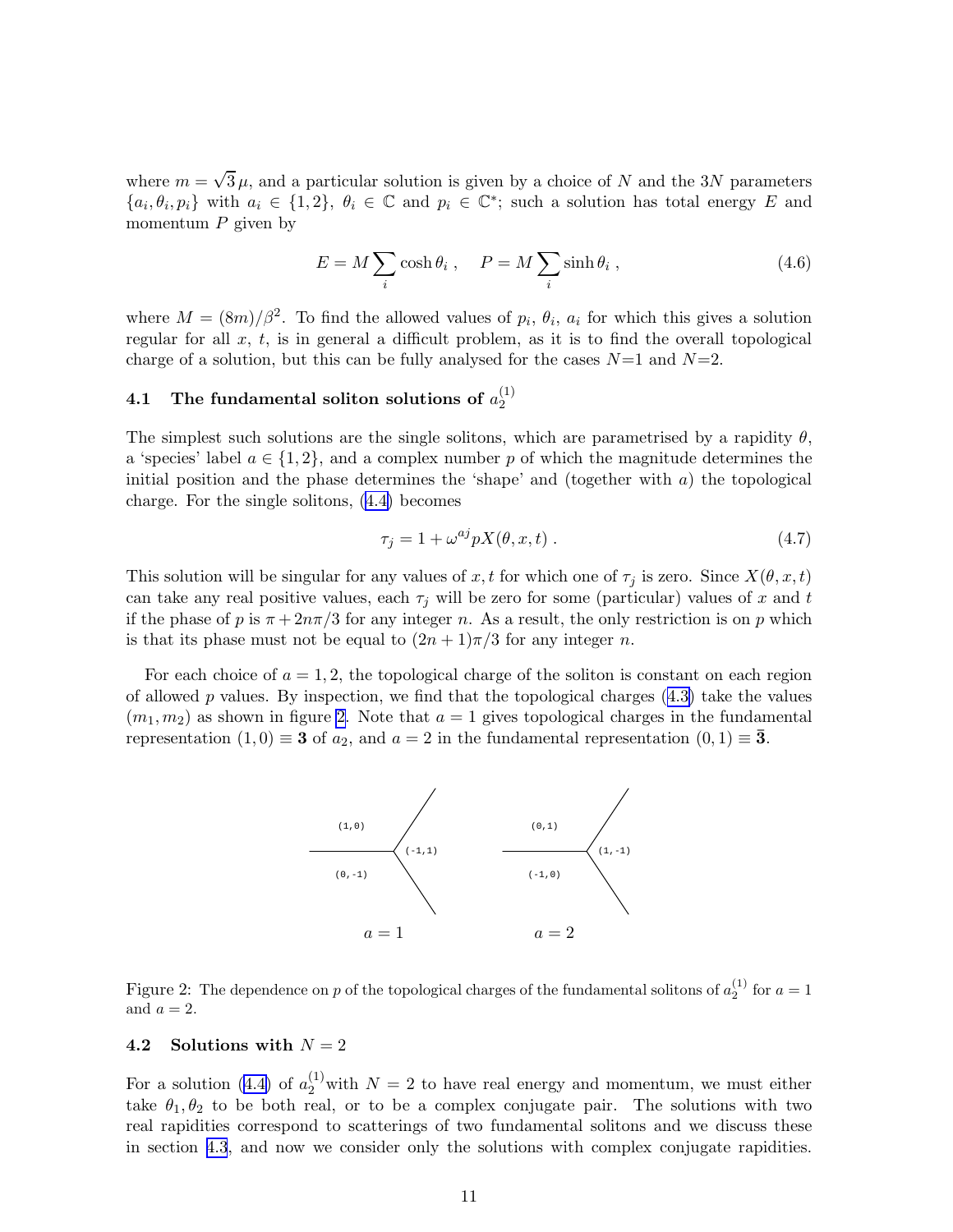<span id="page-12-0"></span>We also can simplify further our analysis by a Lorentz transformation so that  $\theta_1 = -\theta_2 = i \alpha$ is pure imaginary and the solutions are now stationary and periodic in time. The mass of such a solution is  $2M \cos \alpha$ , where M is the mass of a single soliton, and consequently the fundamental region of  $\alpha$  is  $[-\pi/2, \pi/2]$ .

By the following redefinitions,

$$
p_1 = r_1 \exp(i\phi_1), \qquad p_2 = r_2 \exp(i\phi_2),
$$
  
\n
$$
u = \sqrt{r_1/r_2}, \qquad \delta_j = (\phi_1 + \phi_2)/2 + \pi j(a+b)/3,
$$
\n(4.8)

$$
z_j(x,t) = \sqrt{r_1 r_2} X(i\alpha, x, t) \exp(\pi i j(a-b)/3), \qquad (4.9)
$$

the general two soliton solution with parameters  $\{a, p_1, i\alpha\}$  and  $\{b, p_2, -i\alpha\}$  can be cast in the form

$$
\tau_j = 1 + e^{i\delta_j} \left( u z_j(x, t) + z_j(x, t)^* / u \right) + e^{2i\delta_j} X_{a, b}(2i\alpha) |z_j(x, t)|^2.
$$
 (4.10)

The x and t dependence of (4.10) is contained in  $z_j(x,t)$ , which will take any value in  $C^*$  for suitable  $x$  and  $t$ . Hence, the two-soliton solution will be singular if

$$
\tau_j = 1 + e^{i\delta_j} \left( u \, z + z^* / u \right) + e^{2i\delta_j} X_{a,b}(2i\alpha) \, |z|^2 \,, \tag{4.11}
$$

is zero for any complex number z. This is amenable to complete analysis, which we relegate to appendix [A](#page-24-0), and the result is that the solution is singular for some value of  $x$  and  $t$  provided that, for each  $j$ ,

$$
\left(\tau - (2X_{ab}(2i\alpha)(\cos(2\delta_j) + 1) - 2)\right)\left(\tau - (2X_{ab}(2i\alpha)(\cos(2\delta_j) - 1) + 2)\right) \geq 0, (4.12)
$$
  
2  $\left(2X_{ab}(2i\alpha) - 1\right)\cos(2\delta_j) < \tau, (4.13)$ 

$$
2\left(2X_{ab}(2i\alpha) - 1\right)\cos(2\delta_j) \leq \tau, (4.13)
$$

where  $\tau = u^2 + u^{-2}$ .

To find zero-topological charge breathers we must take  $a = 1$  and  $b = 2$ , and find  $X_{12}(2i\alpha) = 1 - 3/(4\cos^2\alpha) < 1$ . Since we require  $X < 0$  or  $X > 1$ , we must take  $\pi/2 > |\alpha| > \pi/6$ , so that  $0 < M(\alpha) < \sqrt{3}M$ . We note here that the solutions with  $\alpha > 0$  and  $\alpha$  < 0 can be regarded as conjugate to each other, in the manner of Gandenberger. It is also interesting to note that the maximum mass of a regular classical breather solution is  $\sqrt{3}M$ , whereas quantum considerations suggest the breathers have masses up to  $2M$ . Whether this signals that the quantum S-matrices obtained from quantum groups methods are not the quantisations of the classical theories, or that there are classical breather solutions to be found, or whether there is some other explanation, we cannot say.

Next, since  $\delta_i(x, t)$  is independent of j, we need only consider  $j = 0$  with the result that for each value of  $\pi/6 < \alpha < \pi/2$  there is a single finite region of  $\{2 < \tau, 0 < \delta < \pi\}$  with regular solutions, bounded by the curves  $\tau = 2$  and  $\tau = 2 + 2X_{12}(2i\alpha)(\cos(2\delta) - 1)$ . For example, figure [3](#page-13-0) shows the allowed region for  $\alpha = \pi/3$ . By inspection, the topological charge of a regular breather solution is always zero.

#### 4.3 Scattering of two solitons in  $a_2^{(1)}$ 2

The scattering of solitons has already been investigated in [[30\]](#page-28-0). The scattering process itself is complicated, but it is quite straightforward to examine the final state, and it was shown that the only result of solitons scattering is a change in trajectory of the participating solitons.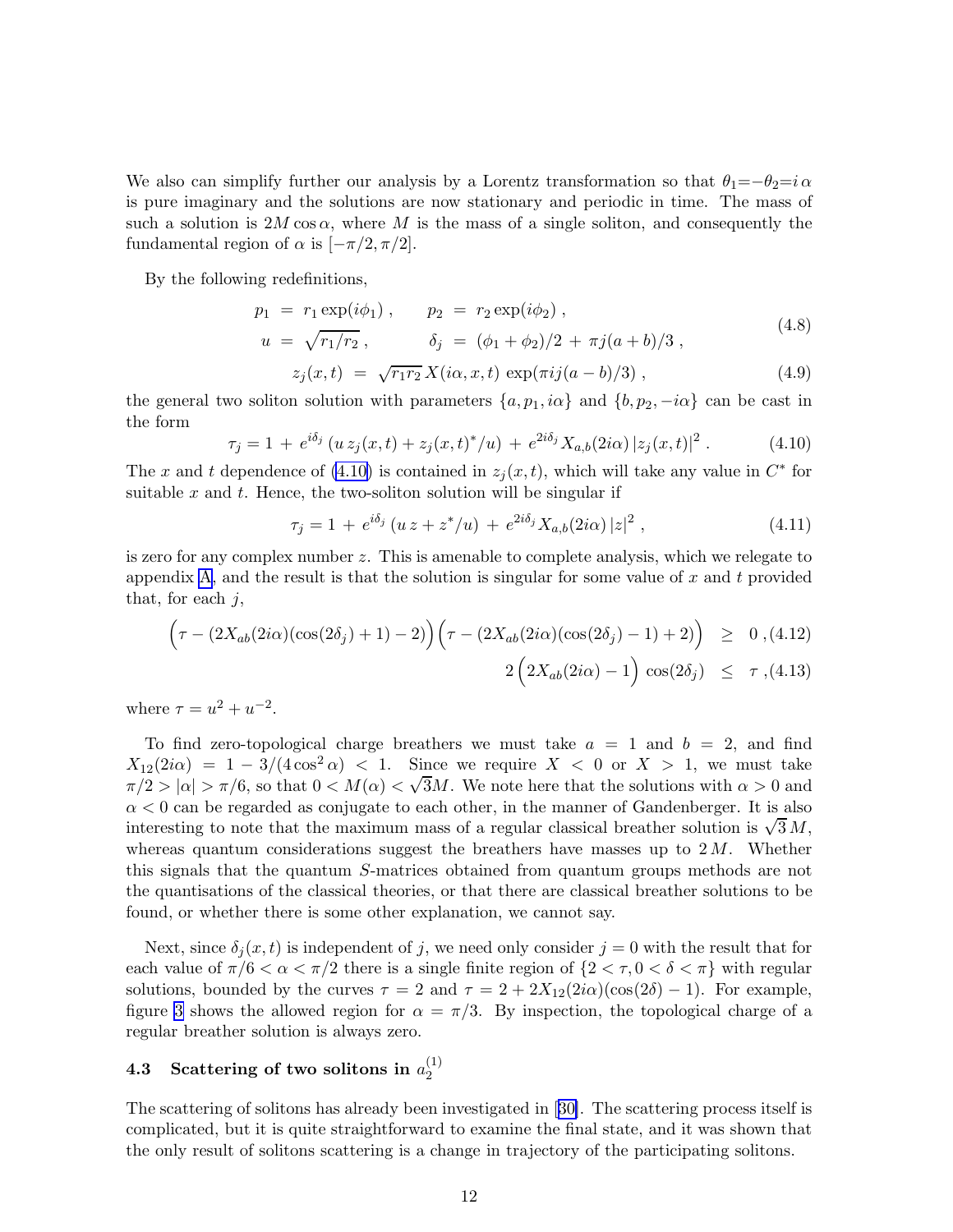<span id="page-13-0"></span>

Figure 3: Allowed ranges of  $\tau$ ,  $\delta$  (shaded) for a breather of  $a_2^{(1)}$  with  $\alpha = \pi/3$ 

If we want to describe the scattering of a fundamental soliton of parameters  $\{a_1, \theta_1, p_1\}$ with another fundamental soliton of parameters  $\{a_2, \theta_2, p_2\}$ , this is not simply the solution [\(4.4\)](#page-10-0) with parameters  $\{a_1, \theta_1, p_1; a_2, \theta_2, p_2\}$ . To find the correct  $N = 2$  soliton solution we must consider the  $N = 2$  solution with parameters  $\{a_1, \theta_1, q_1; a_2, \theta_2, q_2\}$  so that  $\tau_j$  takes the form

$$
\tau_j = 1 + \omega^{a_1 j} q_1 Y + \omega^{a_2 j} q_2 \Upsilon + \omega^{(a_1 + a_2) j} X_{a_1, a_2}(\theta_{12}) q_1 q_2 Y \Upsilon , \qquad (4.14)
$$

where

$$
Y = X(\theta_1, x, t), \quad \Upsilon = X(\theta_2, x, t) \tag{4.15}
$$

We assume that  $\theta_{12}$  is positive, so that in the initial state for  $t \ll 0, |Y| \gg |\Upsilon|$ . As a result, for the two ranges of x such that  $|Y_{q_1}| \sim 1$  and  $|\Upsilon_{q_2}| \sim 1$ , the solution describes two well separated solitons. In the first case,  $|q_2\Upsilon| \ll 1$ , so that for this range of x the tau function is dominated by

$$
\tau_j \sim 1 + \omega^{a_1 j} q_1 Y \,, \tag{4.16}
$$

which is a single soliton of parameters  $(a_1, \theta_1, q_1)$ . However, in the range of x such that  $|\Upsilon q_2| \sim 1$ , we see that  $|Y q_1| \gg 1$  so that the tau function is dominated by

$$
\tau_j \sim q_1 Y \omega^{a_1 j} \left( 1 + \omega^{a_2 j} (q_2 X_{a_1, a_2}(\theta_{12})) \Upsilon \right) , \qquad (4.17)
$$

which is a single soliton with parameters  $(a_2, \theta_2, q_2 X_{a_1, a_2}(\theta_{12}))$ . Hence, in the initial configuration, we must take the parameters  $q_1$  and  $q_2$  to be

$$
q_1 = p_1 \,, \quad q_2 = \frac{p_1}{X_{a_1 a_2}(\theta_{12})} \,. \tag{4.18}
$$

We can repeat this exercise for  $t \gg 0$  and find that the solitons in the final state have parameters

$$
(a_1, \theta_1, q_1 X_{a_1, a_2}(\theta_{12})), \quad (a_2, \theta_2, q_2)
$$
\n
$$
(4.19)
$$

Thus it appears that the net effect of the scattering process has been to change the parameters of the two solitons in the following way:

$$
(a_1, \theta_1, p_1) \mapsto (a_1, \theta_1, p_1 X_{a_1, a_2}(\theta_{12}))
$$
  
\n
$$
(a_2, \theta_2, p_2) \mapsto (a_2, \theta_2, p_2 / X_{a_1, a_2}(\theta_{12}))
$$
\n(4.20)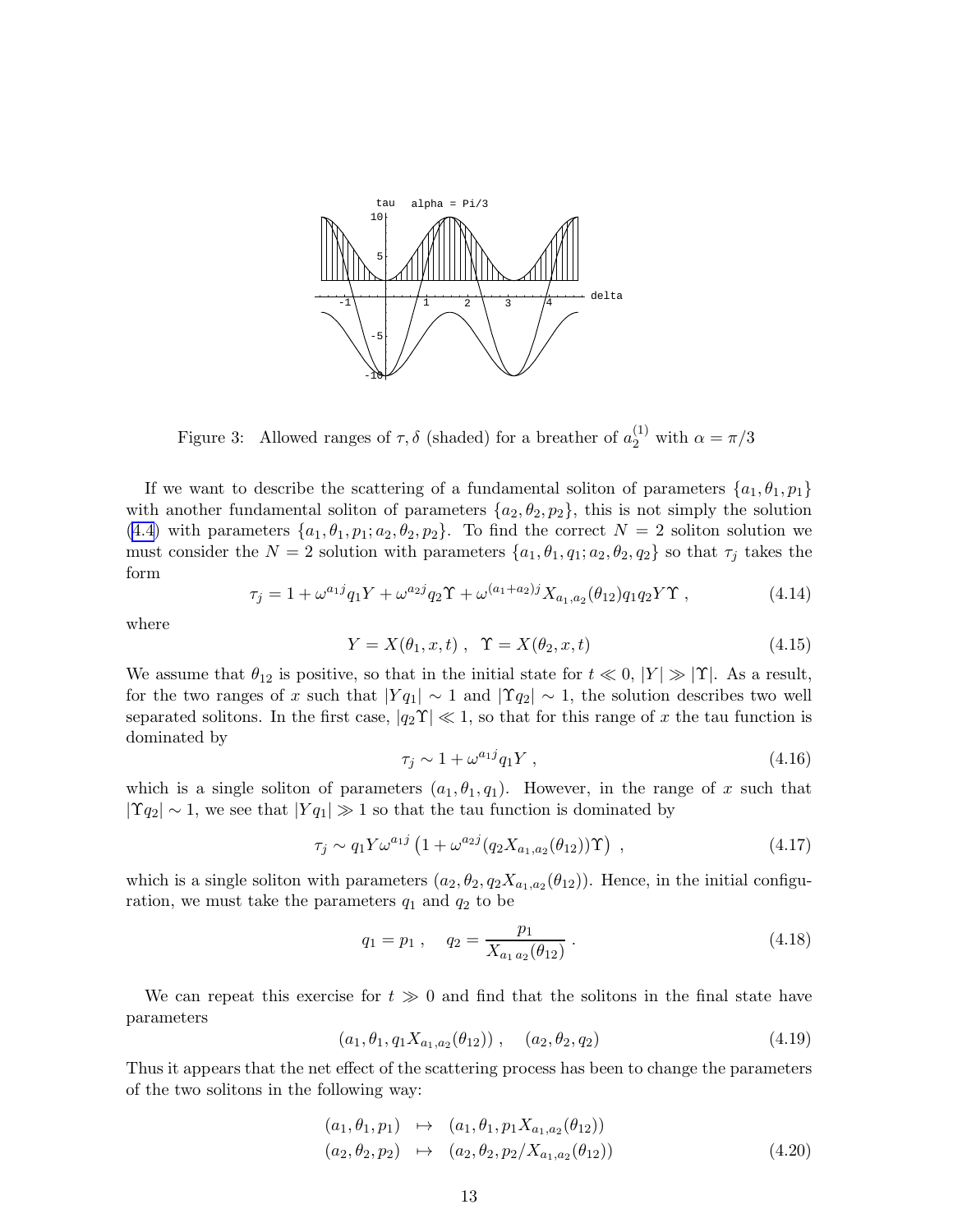However, since  $X_{a_1,a_2}(\theta_{12})$  is real for real rapidities  $\theta_i$ , the net effect can be simply absorbed into a time delay or advance for the trajectory of each soliton, as can be seen from

$$
\tau_j(a_1, \theta_1, p_1 X_{a_1, a_2}(\theta_{12}))(x, t) = \tau_j(a_1, \theta_1, p_1)(x, t + \Delta t_1) , \qquad (4.21)
$$

$$
\tau_j(a_2, \theta_2, p_2/X_{a_1, a_2}(\theta_{12}))(x, t) = \tau_j(a_2, \theta_2, p_2)(x, t + \Delta t_2), \qquad (4.22)
$$

where

$$
\exp(m\sinh\theta_1\,\Delta t_1) = X_{a_1,a_2}(\theta_{12})\,, \quad \exp(m\sinh\theta_2\,\Delta t_2) = X_{a_1,a_2}(\theta_{12})^{-1}\,. \tag{4.23}
$$

There is perhaps some slight sign of potential problems in the quantum theory in that for each choice of  $\theta_1, \theta_2, p_1$ , then for any x, t one can find a value of  $p_2$  such that the solution is singular at that point – but in general these singularities are isolated in spacetime, and one might argue that they present no real problems.

#### 4.4 The results of general scatterings in  $a_2^{(1)}$ 2

It should be clear from the previous calculation how to generalise this result to the arbitrary scatterings of solitons, breathers and breathing solitons of  $a_2^{(1)}$  $2^{(1)}$ , simply by considering the scattering of their constituent solitons.

The situation of interest to us is the scattering of a breather with a single soliton. Consider a soliton of parameters  $(a, \theta, p)$  scattering from a breather of parameters  $(\phi, \alpha, q_1, q_2)$ , which in terms of its constituent solitons is formed from two solitons of parameters  $(1, \phi + i\alpha, q_1)$ and  $(2, \phi - i\alpha, q_2)$ , with  $\theta > \phi$  as before.

After scattering, the labels and rapidities are unchanged but the 'shape' parameters have changed as follows:

$$
p \mapsto pX_{a1}(\theta - \phi - i\alpha)X_{a2}(\theta - \phi + i\alpha) \tag{4.24}
$$

$$
q_1 \quad \mapsto \quad q_1/X_{a1}(\theta - \phi - i\alpha) \tag{4.25}
$$

$$
q_2 \quad \mapsto \quad q_2/X_{a2}(\theta - \phi + i\alpha) \tag{4.26}
$$

If we confine our attention to the breather, we see that the result of the scattering is not simply a change in trajectory. The 'shape' parameter of the breather has changed by

$$
u^{2} \exp(2i\delta) = q_{1}/q_{2}^{*} \mapsto u'^{2} \exp(2i\delta') = u^{2} \exp(2i\delta) \frac{X_{a2}(\theta - \phi + i\alpha)^{*}}{X_{a1}(\theta - \phi - i\alpha)}
$$
(4.27)

For  $a = 1, 2$  this factor takes the values

$$
\frac{X_{a2}(\theta - \phi + i\alpha)^*}{X_{a1}(\theta - \phi - i\alpha)} = \begin{cases}\n\frac{(\cosh(\theta - \phi - i\alpha) - 1/2)(\cosh(\theta - \phi - i\alpha) + 1/2)}{(\cosh(\theta - \phi - i\alpha) + 1)(\cosh(\theta - \phi - i\alpha) - 1)}, & a = 1 \\
\frac{(\cosh(\theta - \phi - i\alpha) - 1)(\cosh(\theta - \phi - i\alpha) + 1)}{(\cosh(\theta - \phi - i\alpha) + 1/2)(\cosh(\theta - \phi - i\alpha) - 1/2)}, & a = 2\n\end{cases}
$$
\n(4.28)

For generic values of  $\theta$ ,  $\phi$  and  $\alpha$  this is a generic complex number, so that in a typical scattering both  $\delta$  and u will be altered. Note however that this factor tends to one as  $|\theta - \phi| \to \infty$ .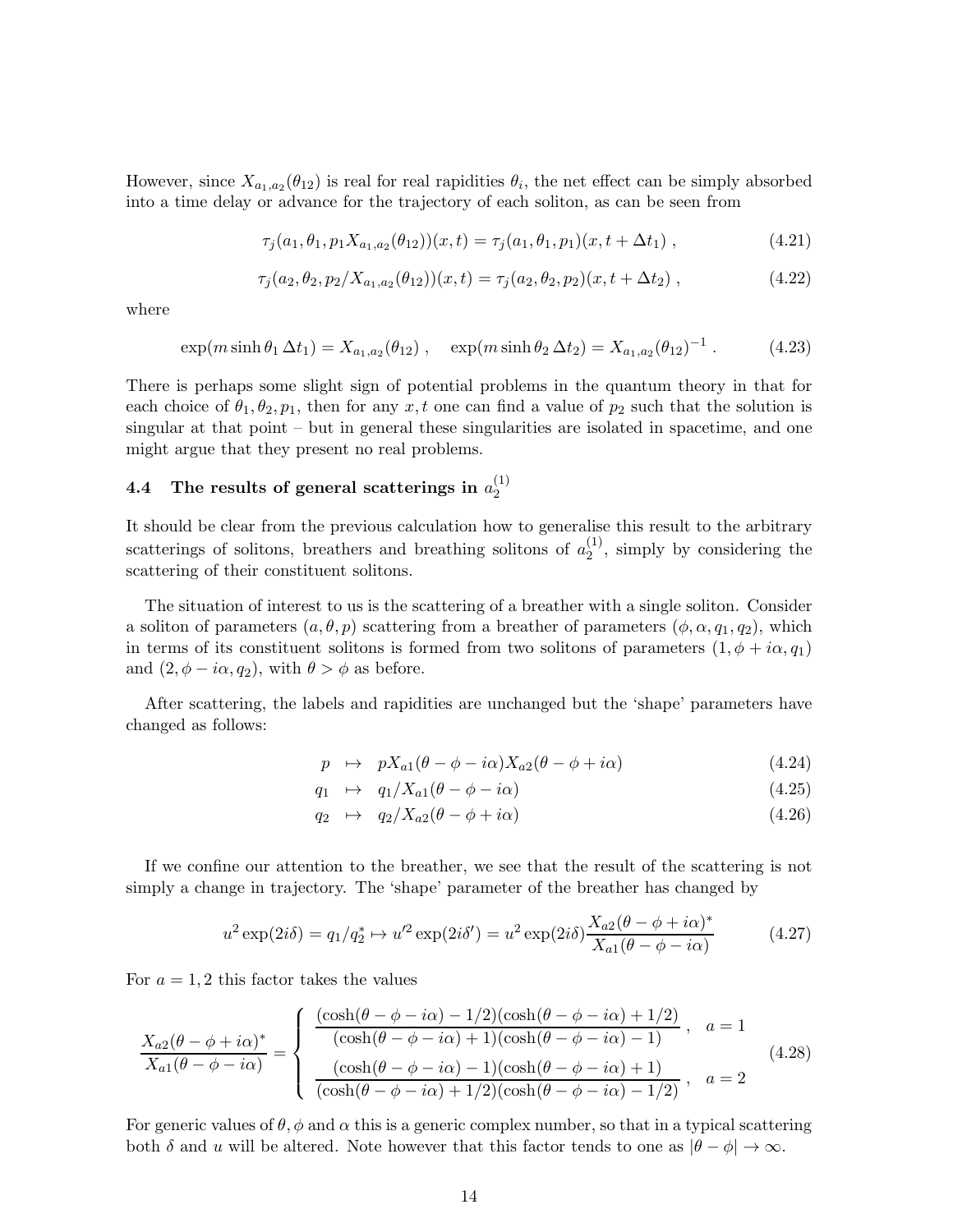<span id="page-15-0"></span>We can now try as before to absorb all the effects of the scattering into an effective change of trajectory, corresponding to a time displacement  $\delta t$  and space displacement  $\delta x$ . From eqn. [\(4.10](#page-12-0)) this leads to the two equations

$$
(q_1/X_{a1}(\theta - \phi - i\alpha)) = q_1 \exp(m(\delta x \cosh(\phi + i\alpha) - \delta t \sinh(\phi + i\alpha)))
$$
  

$$
(q_2/X_{a2}(\theta - \phi + i\alpha)) = q_2 \exp(m(\delta x \cosh(\phi - i\alpha) - \delta t \sinh(\phi - i\alpha)))
$$
 (4.29)

The result is that both  $\delta x$  and  $\delta t$  are *complex* for a generic scattering, as is the effective time delay

$$
\Delta T = \frac{\delta x}{v} - \delta t \tag{4.30}
$$

While this may appear a strange procedure from the classical point of view, it agrees perfectly with the results of Gandenberger, as the time delay  $\Delta T$  for a light breather scattering off a heavy soliton this can be compared with the quantum scattering using the formalism of Faddeev and Korepin[[31\]](#page-28-0), and we find perfect agreement, as we now show.

Let us recall how the correspondence between the phase-shift and the classical time delay is made. We consider the scattering of the lowest breather with mass  $m_{B_1}$  in the  $a_2^{(1)}$  $_2^{(1)}$  theory on a soliton of mass M at rest. The energy in this frame is  $E = M + m_{B_1} \cosh \theta$ , where  $\theta$  is the rapidity of the incoming breather. Given the phase-shift  $\delta(E)$  as a function of the incident energy E the classical time delay can be computed as

$$
\Delta T(E) = \frac{d\delta(E)}{dE} \,,\tag{4.31}
$$

assuming that  $M \gg m_{B_1}$  which means that we treat the soliton as a static potential well. In terms of the rapidity we can write

$$
\Delta T(E) = \frac{1}{\sinh \theta} \frac{d}{d\theta} \left( -i \log S_{AB}(\theta) \right) , \qquad (4.32)
$$

where $S_{AB}(\theta)$  is given by eqn. ([3.7](#page-9-0)). The semi-classical limit is given by taking  $\beta \to 0$ . Performing the calculation we find

$$
\Delta T_{limit}(E) = \frac{\cosh \theta}{m \sinh \theta} \left( \frac{1}{i \sinh \theta - 1} - \frac{1}{i \sinh \theta + 1/2} \right) . \tag{4.33}
$$

We only need to check now that in the semi-classical limit the breather mass is much less than the soliton mass: the semi-classical limit is  $\beta \to 0$ , i.e.  $\lambda \to \infty$ , so that  $m_{B_1} \sim \frac{\pi_2 M}{3\lambda} \sim \frac{\beta^2 M}{6} =$ m, and indeed  $m_{B_1} \nightharpoonup m$  and the approximation  $M \gg m_{B_1}$  is valid in the semi-classical limit.

If we now use the results (4.29) and (4.30) in (4.31), we can compute  $\Delta T$  for a breather of internal momentum

$$
\alpha = \pi/2 - \epsilon \ , \ \epsilon \to 0 \ , \tag{4.34}
$$

which corresponds to the semi-classical limit of the first breather  $B_1$ . The result is

$$
\Delta T_{classical}(E) = \frac{\cosh\theta}{m\sinh\theta} \left( \frac{1}{i\sinh\theta - 1} - \frac{1}{i\sinh\theta + 1/2} \right) ,\qquad (4.35)
$$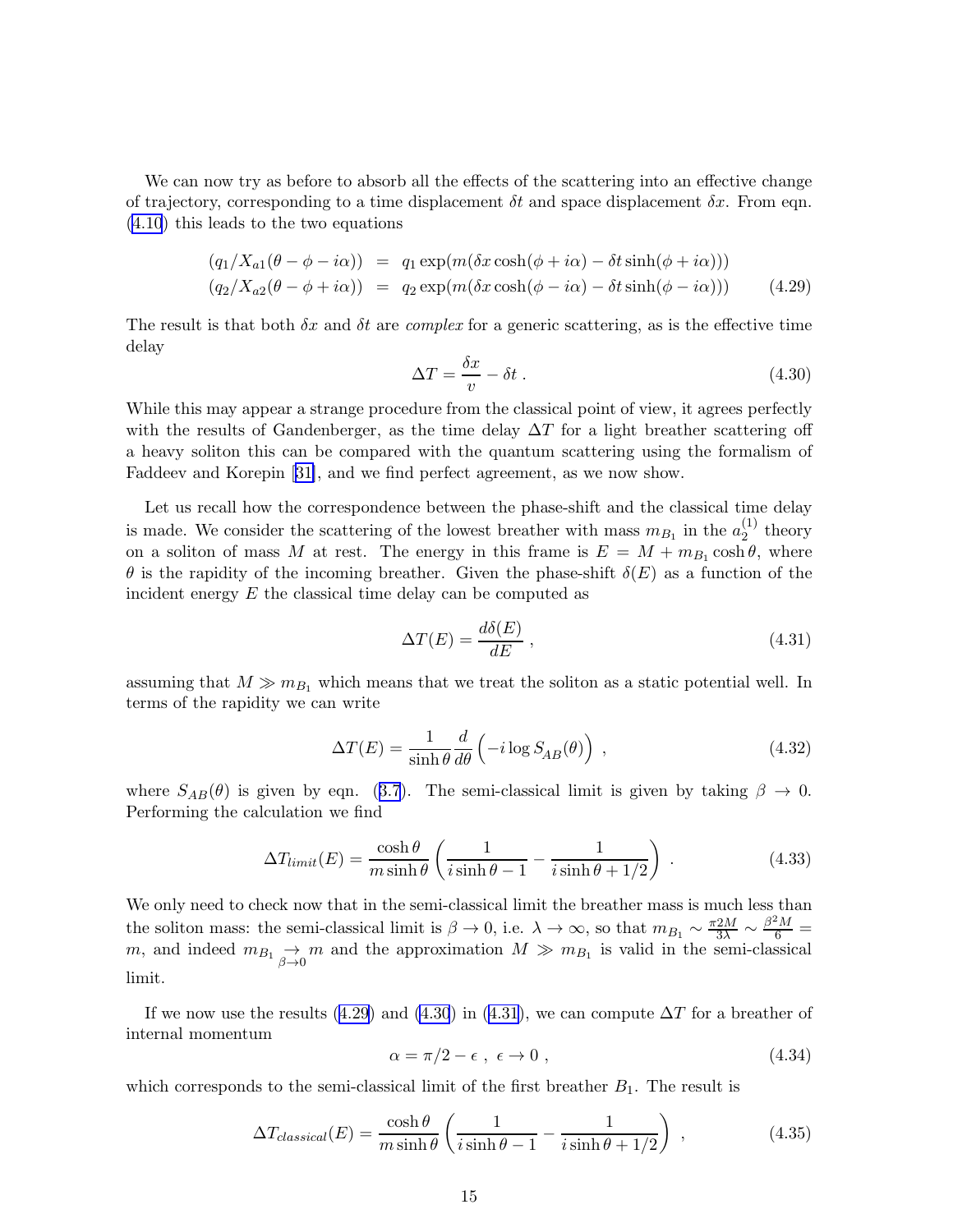whichcoincides with ([4.33\)](#page-15-0). If instead we had taken  $\alpha = -\pi/2 + \epsilon$ , we would have instead found agreement with  $S_{A\overline{B}}$ .

Therefore one concludes that the pathological behaviour of the classical breather-soliton scattering, i.e. the existence of complex time delays precisely corresponds to the non-unitarity of the phase shift observed at the quantum level and that the quantum scattering of solitons and breathers in  $a_2^{(1)}$  $i<sub>2</sub>$  is fundamentally flawed.

Moreover, on closer examination we find that the scattering is also fundamentally flawed at the classical level. Since the effect of breather–soliton scattering is to change the shape parameters of both solutions, there is no guarantee that the final shape parameters will be in the allowed ranges for the solutions to be regular. While it is not hard to find explicit values which lead to singular final states from regular initial states, the following argument is quite general and illustrates the point well.

Consider the scattering of a fast soliton off a breather. This will change the parameter  $\delta$ of the breather by a small amount  $\Delta\delta$ . Then, n repeated scatterings of the same species of soliton with very similar rapidities (exactly equal rapidities are not allowed) off the breather will change  $\delta$  by  $n\Delta\delta$ , and will eventually be forced into the singular region. Thus, the final state obtained starting from an initial state of regular solitons and a regular breather will be solitons and a singular breather.

#### 5 Quantum S-matrices of the  $a_2^{(2)}$  $2^{(2)}$  theory

The  $a_2^{(2)}$  $2^{2}$  action has a single scalar field, and the unreduced S-matrix was first given by Smirnov  $[13]$ . This S-matrix describes the scattering of a soliton transforming in the triplet representation of  $U_q(a_2^{(2)})$  $\binom{2}{2}$ , that is three particles of topological charge  $-1,0$  and 1 units respectively.

As we mentioned before,  $U_q(a_2^{(2)})$  $\binom{2}{2}$  has two inequivalent subalgebras,  $U_q(a_1)$  and  $U_{q^4}(a_1)$ , which means that there are two inequivalent ways of performing the RSOS restriction, which we refer to as the  $(1,2)$  and  $(1,5)$  restrictions, the RSOS reduced S-matrices corresponding to perturbations of Virasoro minimal models by these two primary fields.

#### **5.1** Unrestricted S-matrices of  $a_2^{(2)}$ 2

In any gradation, the unrestricted S-matrix of the fundamental soliton  $K_0$  is given by

$$
S_{K_0K_0}(\theta)^{kl}_{ij} = S_0(\theta) R(x, q)^{kl}_{ij}
$$
\n(5.1)

where q and the spectral parameter x are given in terms of a variable  $\xi$  parametrising the coupling constant dependence of the theory by<sup>4</sup>

$$
x = \exp(2\pi\theta/\xi) , q = i \exp\left(\frac{i\pi^2}{3\xi}\right) .
$$
 (5.2)

<sup>&</sup>lt;sup>4</sup>The parameter q appearing in this R-matrix does not agree with the conventions of [\[16](#page-27-0)]. Depending on the definition of the quantum group relations used, the definition of  $q$  depends on the lengths of the roots of the Lie algebra or on the numerical values of the symmetrised Cartan matrix. For an explanation of the conventions used in this section, see [\[32](#page-28-0)].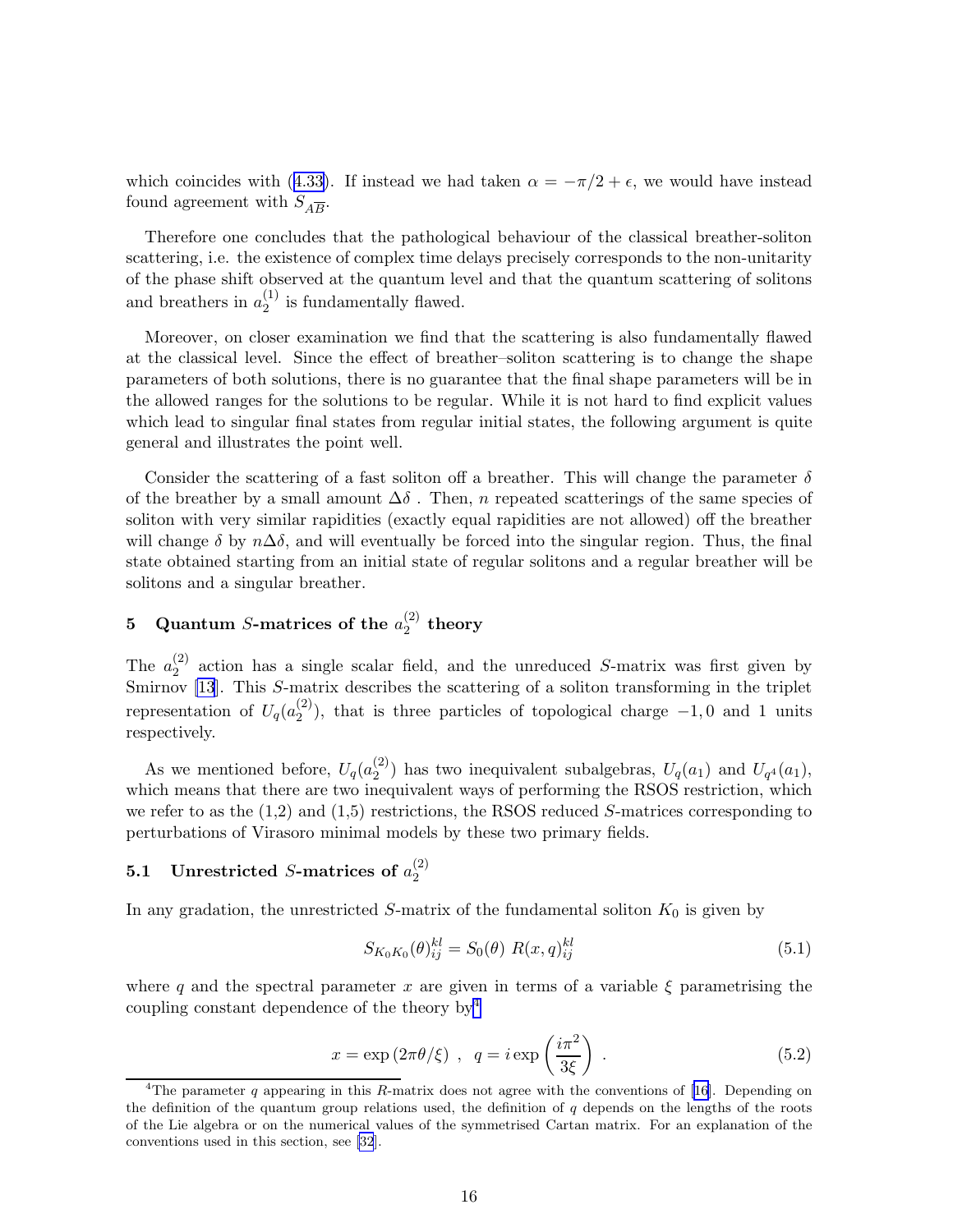<span id="page-17-0"></span>In the (1,2) gradation, if we define the matrix  $\tilde{R} = PR$  where **P** is the permutation matrix on the two spaces, then  $\check{R}$  commutes with the  $(1, 2)$  subalgebra of  $U_q(a_2^{(2)})$  $\binom{2}{2}$  and can be expanded in terms of projectors  $\check{P}$  on the irreducible representations of the  $U_q(a_1)$  algebra in the tensor product  $3 \otimes 3 = 1 \oplus 3 \oplus 5$  as

$$
\check{R}(x,q) = \check{P}_{5} + \frac{xq^{4} - 1}{x - q^{4}} \check{P}_{3} + \frac{xq^{6} + 1}{x + q^{6}} \check{P}_{1}.
$$
\n(5.3)

While it is obvious that the eigenvalues of  $R̃$  are phases for real x and q a phase, the physically relevant eigenvalues are those of R, which are only phases for  $x > 0$  and q a phase; for  $x < 0$ and  $q$  a phase they are not.

To be explicit, the eigenvalues of  $R(x, q)$  are three pairs of doubly degenerate eigenvalues,

$$
1\,,\quad \left(\frac{1-q^2\sqrt{x}}{q^2-\sqrt{x}}\right)\,,\quad \left(\frac{1+q^2\sqrt{x}}{q^2+\sqrt{x}}\right)\tag{5.4}
$$

and three eigenvalues  $\lambda$  satisfying

$$
(x - q4)(x + q6)\lambda3 + q6(2 + q2)(\lambda2 + x2\lambda)+ x (q2 - 1)(1 - 3q4 + q8)(\lambda2 + \lambda)- q2(1 + 2q2)(x2\lambda2 + \lambda) + (1 - q4x)(1 + q6x) = 0.
$$
\n(5.5)

The R-matrix in the (1,5) gradation differs by a similarity transformation from the previous one:

$$
\tilde{R}(y,q) = y^{H_2} R(y^2,q) y^{-H_2} , \qquad (5.6)
$$

where for convenience we introduced a new spectral parameter  $y = \exp(\pi \theta/\xi)$ , an element H in the Cartan subalgebra of  $U_q(a_2^{(2)})$  $\binom{2}{2}$ , and where the subscript 2 indicates that this matrix acts in the second space. Explicitly,

$$
H = \begin{pmatrix} 1 & 0 & 0 \\ 0 & 0 & 0 \\ 0 & 0 & -1 \end{pmatrix} . \tag{5.7}
$$

The eigenvalues of  $\tilde{P}R$ <sup>a</sup> are different from those of  $R$ , but the eigenvalues of the S-matrices are unaffected by the regradation as this is just a similarity transformation on R.

From (5.3) it is clear that there are poles in  $S_{K_0K_0}$  for  $x = q^4$  and  $x = -q^6$ . The latter correspond to the possibility to have scalar (breather) bound states  $B_p$  and the former to excitedsolitons  $K_m$ . The exact spectrum may be very complicated (see [[13](#page-27-0)]) but at least for these particles we have  $k = 0, 1, 2, \ldots, [\lambda]$ , of mass<sup>5</sup>

$$
M(K_m) = 2M \cos\left(\frac{\pi}{3} - m\frac{\xi}{2}\right) , \quad m = 0, 1, \dots [2\pi/3\xi] , \qquad (5.8)
$$

$$
M(B_p) = 2M \sin\left(p\frac{\xi}{2}\right) , \quad p = 1, 2, \dots [\pi/\xi].
$$
 (5.9)

We now consider the S-matrix bootstrap to find the S-matrices of the excited kinks.

<sup>&</sup>lt;sup>5</sup>It is clear that these are exactly the same masses as in the  $a_2^{(1)}$  theory with  $\lambda = 2\pi/(3\xi)$ , but there is no other obvious relation between S-matrices of the two theories.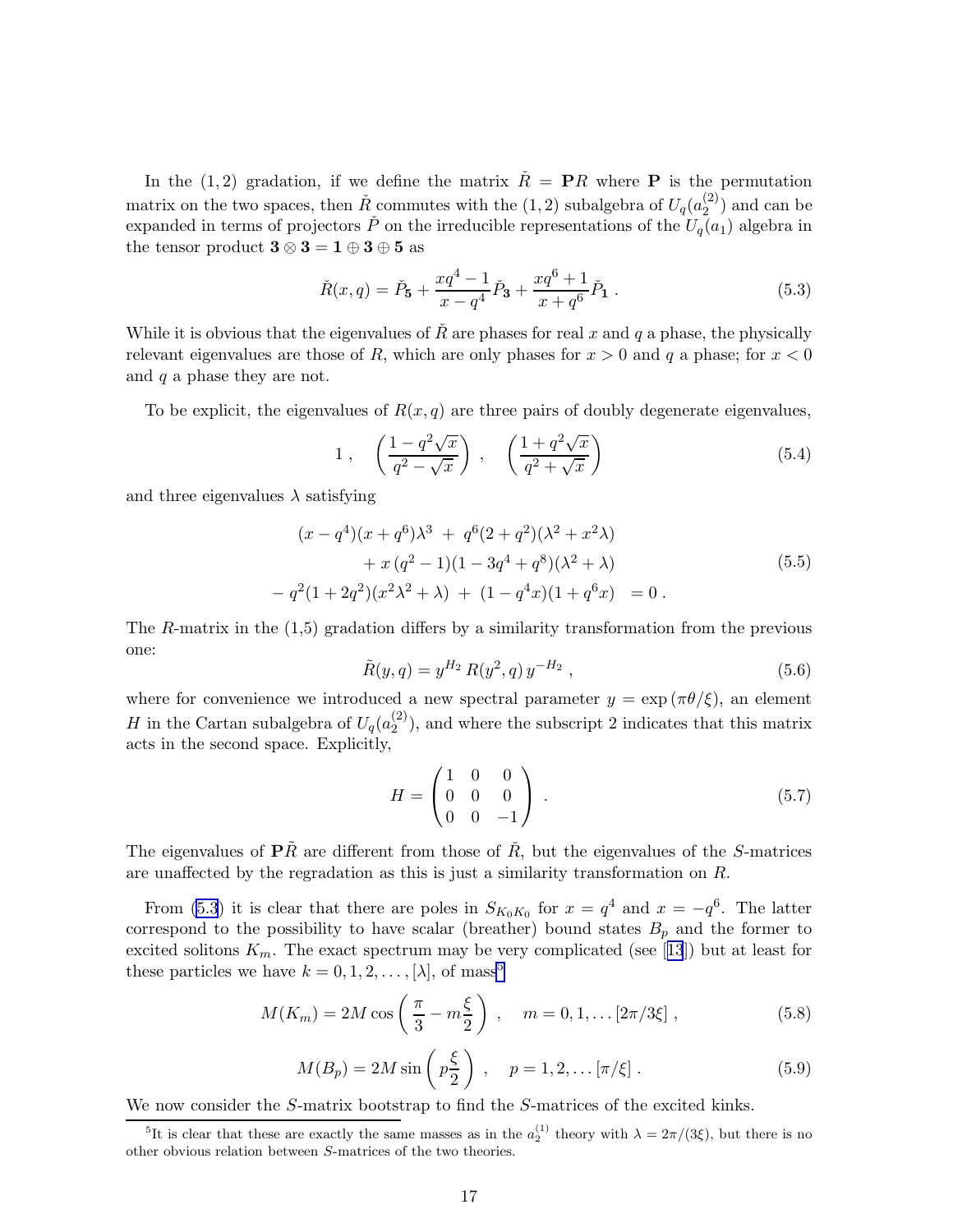# 5.1.1 Fusion of the unrestricted S-matrices in the (1, 2) gradation

The equation which describes the bootstrap procedure in the  $(1,5)$  gradation is

$$
S_{K_0K_k}|_{14} \propto C_{4|23} R_{13}(\epsilon x q^2) R_{12}(\epsilon x/q^2) C_{23|4} = \frac{\epsilon x q^2 - 1}{\epsilon x - q^2} R_{14}(-\epsilon x, q) , \qquad (5.10)
$$

$$
S_{K_k K_0}|_{41} \propto C_{4|12} R_{13}(\epsilon x/q^2) R_{12}(\epsilon x q^2) C_{12|4} = \frac{\epsilon x q^2 - 1}{\epsilon x - q^2} R_{41}(-\epsilon x, q)
$$
(5.11)

where the indices 1, 2, 3, 4 indicate in which spaces the matrices act,  $\epsilon = \pm 1$  and  $C_{4|23}$  and  $C_{23|4}$  are the Clebsh-Gordan coefficients specifying the embedding of the triplet representation space 4 into the product of the two triplet representation spaces 2 and 3.

In fact, as noted by Smirnov, these relations describe *all* the bootstraps in the  $(1, 2)$  gradation, and that all higher kink–higher kink S-matrices have the same group structure,

$$
S_{K_m K_n} \propto R((-1)^{m+n}x \, , \, q) \, . \tag{5.12}
$$

Since we have already seen that  $R(-x, q)$  doesn't have phase eigenvalues for positive real x and q a phase, we immediately see that, as for  $a_2^{(1)}$  $2^{(1)}$ , it is only possible for the unrestricted theory to have unitary S-matrices if we must again restrict the coupling constant, this time to  $\xi > 2\pi/3$ .

As we have noted, it is not sufficient for the two-particle S-matrix to have phase eigenvalues, but every n–particle transfer matrix must also have phase eigenvalues; this is guaranteed if the two-particle S-matrix is conjugate to a unitary matrix up to a change of inner products on the one-particle states, but this is too hard for us to check. Equally it is impossible for us to check all transfer matrix eigenvalues, but we have investigated the three-particle case numerically and find that for a large set of values of  $q$  and rapidities, the three-particle transfer matrix indeed has phase eigenvalues. Thus we conjecture that this is true for all multi-particle states and that (to leading order) the finite size spectrum is real.

# 5.1.2 Bootstrap fusion for the ZMS model in the (1,5) gradation

The bootstrap relation looks a little different in the  $(1, 5)$  gradation. If H  $(5.7)$  $(5.7)$  were to have had only even integer eigenvalues, then this would make no difference to the bootstrap, but that fact that it has also odd eigenvalues means that the bootstrap equations resulting from the two poles  $y = \pm q^2$  corresponding to  $x = q^4$  are different.

After including the effects of  $S_0$ , we have two series of poles in  $\theta$ , which we call 'even' and 'odd', according to

$$
y = q2 \qquad \theta = 2i\pi/3 - n\xi \ , \quad n \text{ odd},
$$
  

$$
y = -q2 \qquad \theta = 2i\pi/3 - n\xi \ , \quad n \text{ even},
$$
 (5.13)

Denoting the fundamental kink by  $K_0$  and the kinks arising from the poles in (5.13) by  $K_n$ , we see that we have to distinguish between  $S_{K_0K_{even}}$  and  $S_{K_0K_{odd}}$ . The R-matrix parts of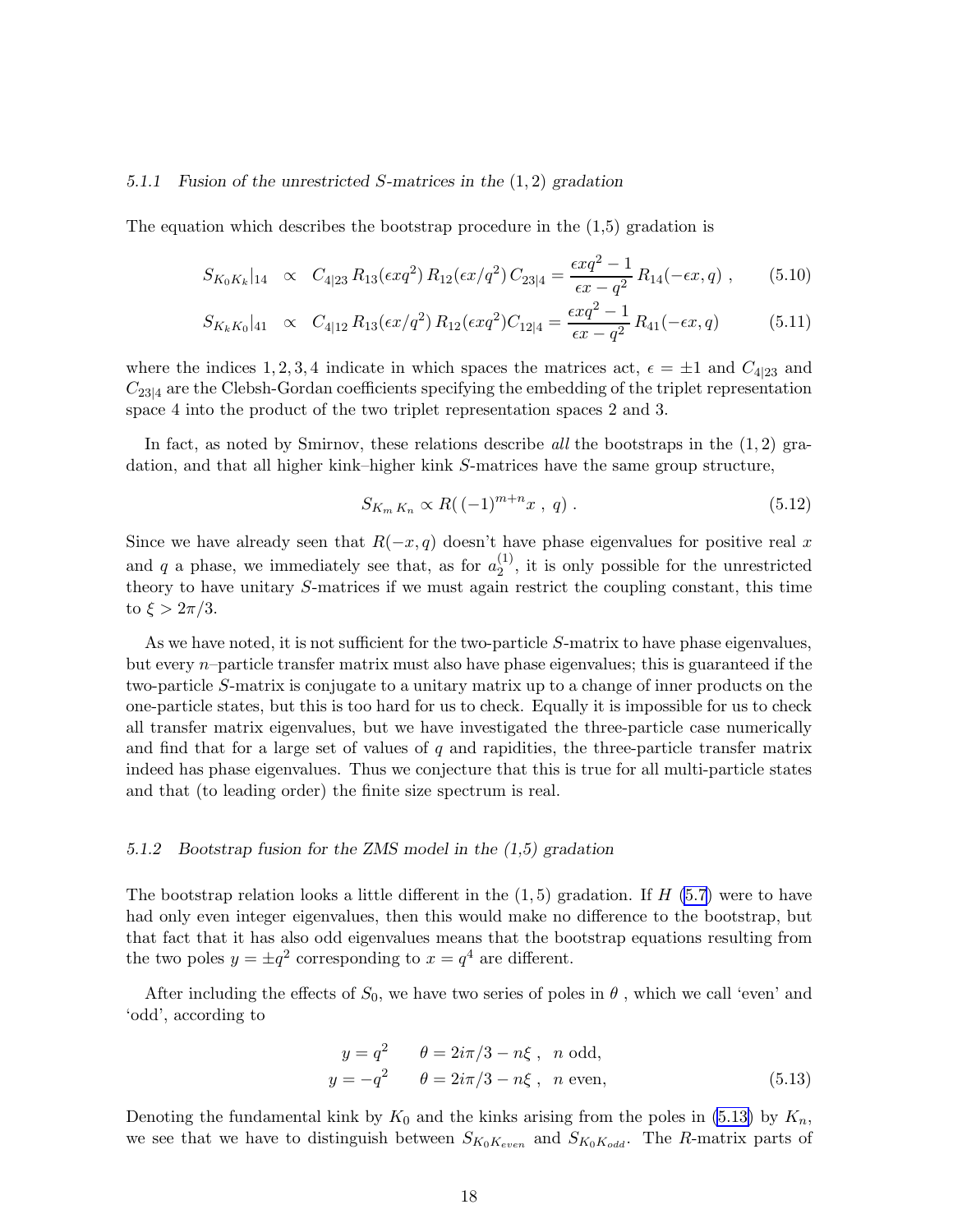<span id="page-19-0"></span>these S-matrices are now given by

$$
y = q^2 : A_4^{-1} D_{4|23} \tilde{R}_{13}(\epsilon yq) \tilde{R}_{12}(\epsilon y/q) D_{23|4} A_4 = \frac{y^2 q^2 - 1}{y^2 - q^2} \tilde{R}_{14}(-\epsilon iy) ,
$$
  
\n
$$
y = -q^2 : A_4 \tilde{D}_{4|23} \tilde{R}_{13}(\epsilon yq) \tilde{R}_{12}(-i\epsilon y/q) \tilde{D}_{23|4} A_4^{-1} = \frac{y^2 q^2 + 1}{y^2 + q^2} \tilde{R}_{14}(-\epsilon y) ,
$$
\n(5.14)

where again  $\epsilon = \pm 1$ ,  $D_{23|4}$  etc are Clebsh-Gordan coefficients for the (1,5) algebra and A is a matrix which rescales the eigenvectors since  $\mathbf{P}\tilde{R}$  no longer degenerates to a pure projector at  $y = \pm q^2$ .

Thus we find that

$$
S_{K_0 K_{\text{even}}} \propto \tilde{R}(\pm y, q) \sim R(y^2, q) , \quad S_{K_0 K_{\text{odd}}} \propto \tilde{R}(\pm iy, q) \sim R(-y^2, q) , \qquad (5.15)
$$

and although there are now four different  $R$  matrices appearing in the soliton  $S$ -matrices and e.g.  $S_{K_0K_2}$  is no longer proprtional to  $S_{K_0K_0}$ , the eigenvalues of the unrestricted S-matrices in the  $(1,5)$  gradation are the same as in the  $(1,2)$  gradation, and the same comments about the restriction to  $\xi > 2\pi/3$  still apply.

#### 6 Classical scattering in  $a_2^{(2)}$ 2

The classical solitons and breathers in  $a_2^{(2)}$  $\binom{2}{2}$  are not as well understood as those in  $a_2^{(1)}$  $_{2}^{\left( 1\right) }$ . In particular, quantum considerations suggest that there should be classical breather solutions with all masses up to twice  $M_K$ , the kink mass, but these are hard to find. The quantum spectrum also suggests that there might be a class of classical configurations of zero topological charge with masses lying between  $M_K$  and  $2M_K$ , but which are somehow to be regarded as distinct from the breathers, rather behaving like the zero topological charge component of the kink triplet. The main difficulty is that there is no consistent way to find classical solutions of any particular topological charge; secondly, the  $a_2^{(2)}$  $2^{(2)}$  classical solutions can be found as a subset of the  $a_2^{(1)}$  $2<sup>(1)</sup>$  classical solutions, but with typically twice as many component 'kinks' in the tau functions. One possibility is that the new methods of Beggs and Johnson[[33\]](#page-28-0) may be adapted to find such solutions, but at present this is an open problem.

As a result it is very hard to compare classical and quantum scattering in  $a_2^{(2)}$  $2^{(2)}$  since so many of the classical configurations are missing. We have been able to compare the scattering of non-zero charge solitons and low mass breathers, and there are no discernible problems – all the effects of scatterings seem to be able to be described by a simple time delay, and the resulting time delays agree with the semi–classical limit of the quantum transition amplitudes according to the formalism of Faddeev and Korepin [\[31](#page-28-0)].

However, the specific problems we encountered in the quantum  $a_2^{(2)}$  $2^{(2)}$  scattering were a result of regradations, which do not affect transition amplitudes. To see the full effect and to compare these with classical results, we need to compute the reflection amplitudes in the semi-classical formalism, something we have not yet done.

We would like to note here that a discussion (we believe new) of how different gradations can be understood as arising from different classical actions in the path integral formalism can be found in appendix [B](#page-25-0).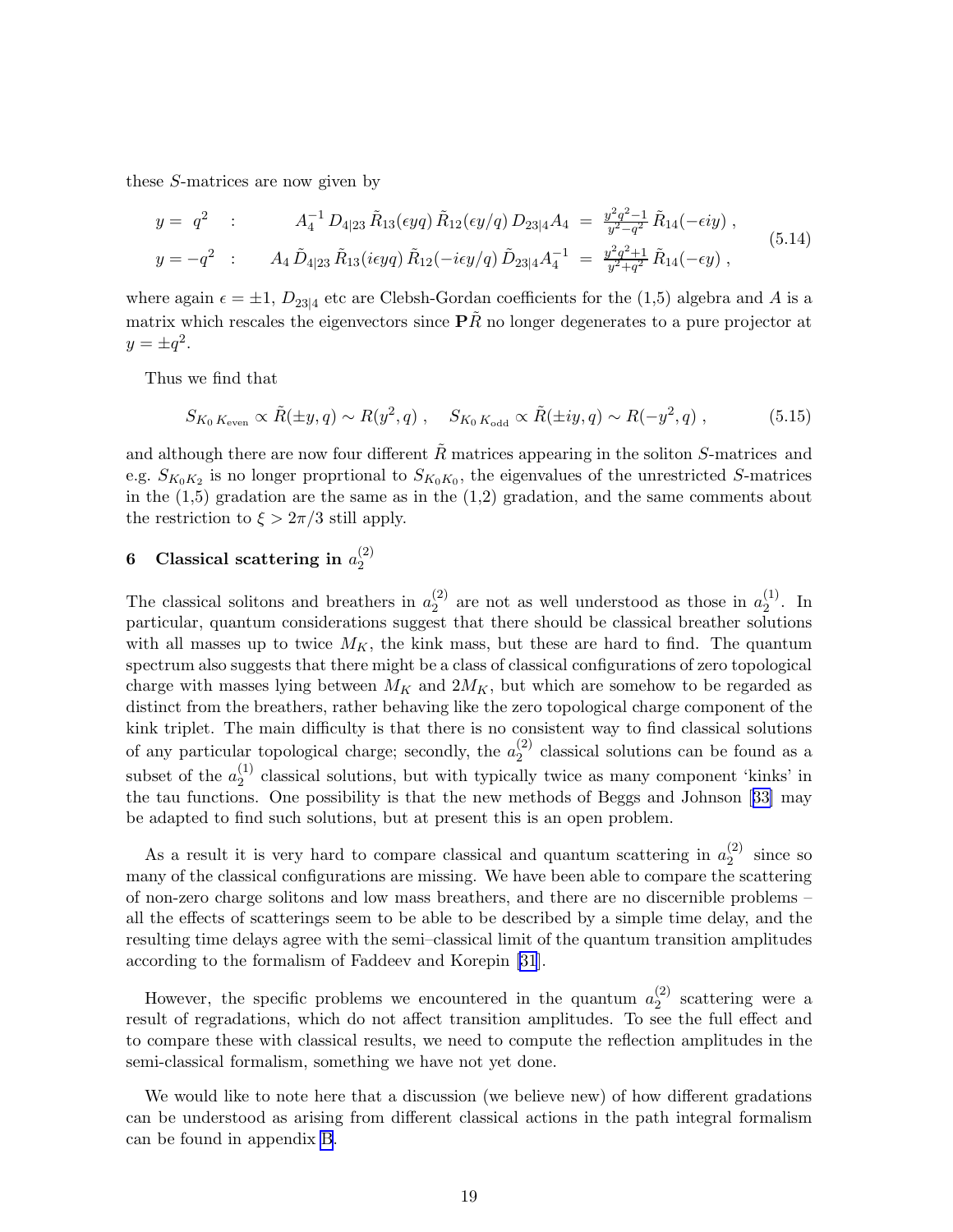#### <span id="page-20-0"></span>**7** An explicit example of both  $a_2^{(1)}$  $\mathcal{L}_2^{(1)}$  and  $a_2^{(2)}$  Toda theories:  $M_{3,14}+\Phi_{1,5}$

What initially stimulated our interest in this problem was the strange behaviour of  $M_{3,14}$  +  $\Phi_{(1,5)}$ , and since this is instructive in many ways, we briefly summarise the situation in this model. The main point of interest with this model is that there are a pair of particles  $A, \overline{A}$ of mass M and a particle B, or pair of particles  $B, \overline{B}$ , of mass  $(1+\sqrt{3})M/\sqrt{2}$ , for which the S-matrix  $S_{AB}(\theta)$  is not a phase for real  $\theta$  [\[32\]](#page-28-0).

When we try to identify this model with an RSOS restriction of a Toda theory, we find that it is somewhat special in that conformal field theory of the 'D' modular invariant of the Virasoro minimal model  $M_{3,14}$  is the minimal model  $MA_2(3, 7)$  of the  $W_3$  algebra; correspondingly the primary field of weight  $-5/7$  is both the  $\Phi_{(1,5)}$  primary field of the Virasoro algebra and the  $\Phi_{(11;22)}$  primary field of the  $W_3$  algebra. Since perturbing a Virasoro model by the  $\Phi_{(1,5)}$  field gives the  $a_2^{(2)}$  Toda theory, and perturbing a  $W_3$  minimal model by the  $\Phi_{(11;22)}$ field gives the  $a_2^{(1)}$  Toda theory, this single model gives an example of RSOS restrictions of the two theories we have discussed in this paper.

From the point of view of  $a_2^{(1)}$  Toda theory, this is the RSOS restriction of a model with  $\lambda = 4/3$ , and the solitons are entirely eliminated by the RSOS restriction; the fundamental particlesA and  $\overline{A}$  of the RSOS restriction discussed in [[12,](#page-27-0)32] are the first breathers  $B_1$  and  $\overline{B}_1$ . However the particle(s) B are neither breathers nor solitons in the generic unrestricted model, and do not appear in the spectra of Gandenberger or Hollowood. From the point of view of  $a_2^{(2)}$ <sup>(2)</sup> theory, this is the (1,5) restriction with  $\xi = \pi/2$ ; A and A are the only remnants of the fundamental soliton, and  $\overline{B}$  and  $\overline{B}$  are the remnants of the first excited soliton.

This model is instructive in two ways:

Firstly it shows that a restriction of  $a_2^{(1)}$  $t_2^{(1)}$  to a regime where there are no kinks does not automatically imply that the theory is unitary. Even if there is only one RSOS restriction, problems can arise when one attempts to complete the bootstrap. As we have seen, there is a particle B arising in the course of the bootstrap whose S-matrices with A are not phases. The reason why Hollowood and Gandenberger miss this particle is that in nonunitary theories it is difficult to decide which poles to invite in the bootstrap. From the point of view of  $a_2^{(2)}$ 2 it was very natural to conjecture the complete spectrum, and we found a set of S-matrix amplitudes which is closed under the bootstrap and is proven to be correct by TCSA and TBA analysis. The problem of the existence and uniqueness of a closed system of scattering amplitudes given the S-matrix of some fundamental particle is very nontrivial and unsolved in general.

Secondly it shows that whether the RSOS restriction of  $a_2^{(2)}$  $2^{(2)}$  is unitary or not depends in parton whether we mean the  $(1, 2)$  or  $(1, 5)$  RSOS restrictions – since, as we discuss in [[12\]](#page-27-0), the (1,2) RSOS restriction of  $a_2^{(2)}$  $\zeta_2^{(2)}$  at the same value  $\xi = \pi/2$  gives the perfectly satisfactory model $M_{6,7} + \Phi_{(1,2)}$  already treated in [[13\]](#page-27-0). We shall treat this and other problems connected with RSOS restrictions in [\[34](#page-28-0)].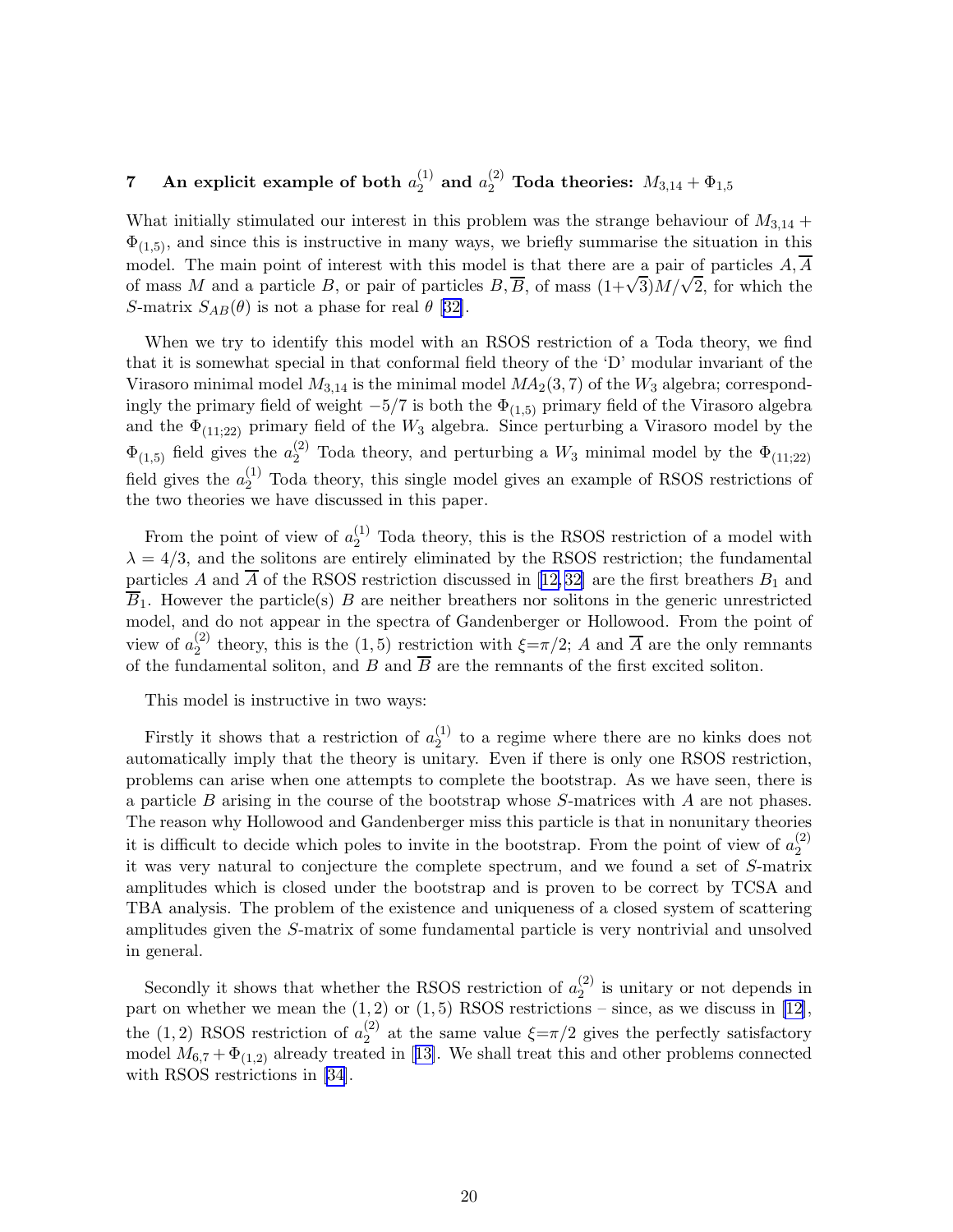# 8 Conclusion

First we review the results for  $a_2^{(1)}$  $2^{(1)}$  and  $a_2^{(2)}$  Toda theories separately; we then consider their implications and discuss whether one can find a coherent picture for Toda theories into which they fit.

#### $8.1$  $_2^{(1)}$  Toda theory

We first investigated the unrestricted S-matrices of the fundamental and excited solitons in both the homogenous and spin gradations; we found that the S-matrices describing the scattering of solitons of the same species had phase eigenvalues, and hence are unitary with an appropriate inner product, but that this cannot simply be achieved by changing the inner products of the one particle states. This leads to non-phase eigenvalues for the three-particle transfer matrix and a complex finite size spectrum. Even more clearly, the S-matrices describing the scattering of conjugate species did not have phase eigenvalues and hence cannot be made unitary by any change of inner product. The only known way to obtain a unitary theory with both solitons and antisolitons is by quantum group restriction to an RSOS theory.

We next investigated the scattering of solitons and breathers and again found that the amplitudes were not phases for real rapidity differences. The difference now is that since breathers are scalars under the quantum group, these S-matrices are unaltered by RSOS restriction.

However, de Vega and Fateev [\[35\]](#page-28-0) have presented a set of S-matrices which they claim correspond to unitary theories, including  $a_2^{(1)}$  Toda theory in particular. The answer lies in the fact that their S-matrices correspond to particular values of the coupling constant for which, as Hollowood pointed out [\[6\]](#page-27-0), it is possible to remove the breathers consistently. According to Hollowood, there are no poles corresponding to breathers in the physical strip provided

$$
0 \le 3\lambda \le 1 \tag{8.1}
$$

The S-matrices of de Vega and Fateev correspond to perturbations of the unitary minimal models of the  $W_3$  algebra with

$$
\frac{\beta^2}{4\pi} = \frac{m}{m+1},\tag{8.2}
$$

and as a result, the unitarity-violating breather-soliton S-matrix element does not occur as the breathers are entirely decoupled.

If  $\beta^2/(4\pi)$  < 3/4 then breathers do arise as poles in the physical strip and cannot be ignored, and in this case the only possibility is to remove the entire set of solitons from the theory by choosing the values of  $\beta$  appropriately. Whenever  $q^3 = \pm 1$ , the RSOS restriction ensures that there is only a single topological charge possible, and hence the kinks are entirely removed from the spectrum. We see that this corresponds to

$$
\frac{\beta^2}{4\pi} = \frac{3}{q},\tag{8.3}
$$

i.e. corresponding to the non-unitary minimal models  $M_{3,q}$  of the  $W_3$  algebra. However, we have already seen in section [7](#page-20-0) that this does not automatically ensure that the spectrum is real.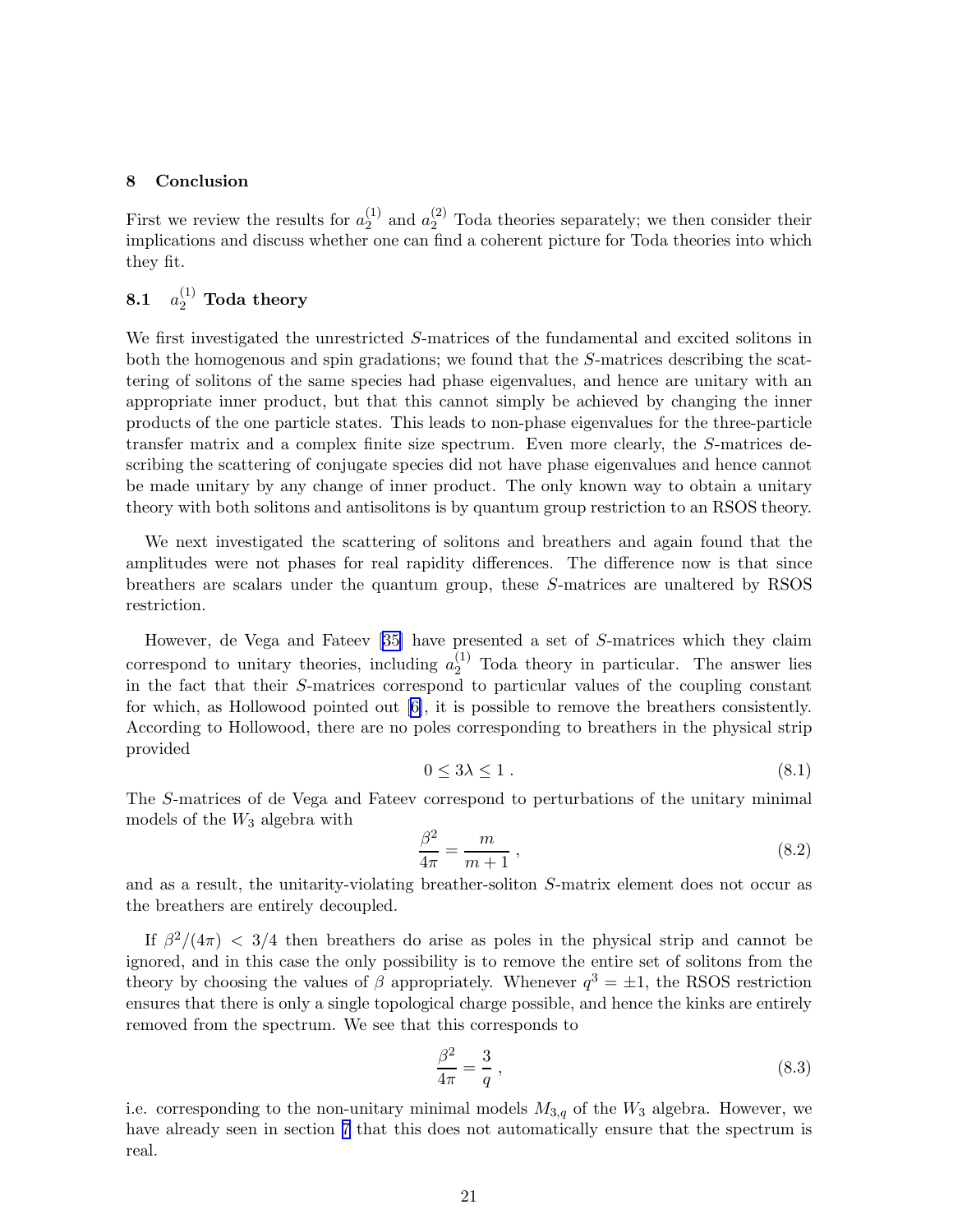For any other value of  $\beta$ , the breather arises as a bound state from a pole in the physical strip, and the RSOS procedure, while changing restricting the soliton vacua to a finite set and changing the S-matrices of the kinks, cannot affect the kink-breather S-matrix as the breather is a quantum group singlet. As a result, we expect that all these theories will have a complex spectrum.

Since this is such a strange result, that all quantum soliton–breather scatterings are nonunitary, we also investigated the classical theory. We found that the classical results exactly mirror the quantum results, in that the time delay (the analogue of the S-matrix) is also complex in soliton–breather scatterings. We also found that the soliton–breather solutions are frequently singular, and that it does not appear possible to construct a consistent theory of breathers and solitons which will lead to purely regular solutions.

We believe that this is a general property of affine Toda theories which contain non-selfconjugate particles, and is related to the classical scattering properties of breathers and solitons, which we describe in section 8.3.

(The soliton–soliton scattering in the classical theory is slightly problematic in that there are solutions with isolated singularities, but the time delays are real and the semi-classical limits of the quantum S-matrices are unitary.)

#### 8.2 a  $_2^{(2)}$  Toda theory

First of all we investigated the unrestricted S-matrices for the fundamental soliton and the excited solitons in the homogeneous and spin gradations. We found that the S-matrices of the fundamental solitons had phase eigenvalues, but the S-matrices of the fundamental soliton-first excited soliton never had phase eigenvalues.

This means that for an unrestricted theory to have a real finite size spectrum, one has to go to a repulsive regime, in which there are no excited solitons in the spectrum.

It is possible that RSOS restriction can cure the problems in soliton–excited soliton scattering, but as shown clearly in section [7,](#page-20-0) the details will depend on the gradation, and we shall turn our attention to these and other issues of RSOS theories in[[34\]](#page-28-0).

We found no evidence of any problems in the classical theory, apart from the absence of certain solutions one might expect to exist from quantum considerations – a problem we return to in section 8.3.

# 8.3 Quantum vs. classical Toda theory

There is a general issue, which is to what extent classical and quantum Toda theories with imaginary couplings are sensible physical theories. While it was recognised that the unrestricted theories were apparently non-Hermitian, it was thought that these problems could be cured by restriction – to a suitable space of classical solutions in one case, and by a quantum group restriction in the other – and that the resulting models would be a good description of perturbed conformal field theories.

All the models which had been investigated prior to [\[12\]](#page-27-0) had been found to have an entirely real spectrum, as they did indeed correspond to unitary S-matrices found by one method or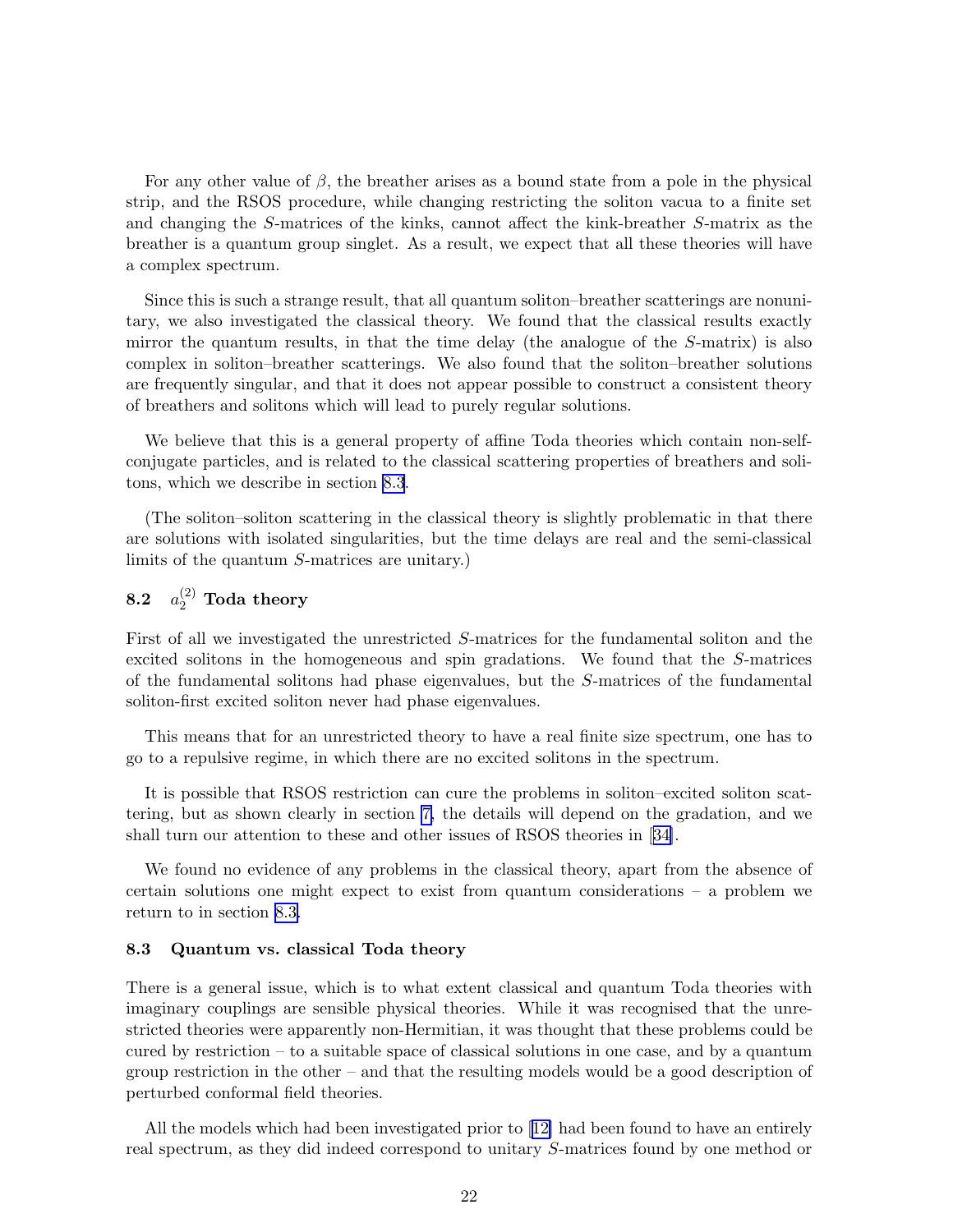another. However, as we found in  $[12]$ , this is not necessarily the case – as indeed one should expect. There is no reason why the formal Hamiltonian of a perturbation of a non-unitary conformal field theory should have a real spectrum, even if the theory appears integrable.

What is most remarkable about the result of[[12\]](#page-27-0) is that the spectrum of the perturbed Virasoro minimal model  $M_{3,14} + \Phi_{(1,5)}$  is in excellent agreement with the nonunitary S-matrices obtained by RSOS restriction and the bootstrap, even including the complex eigenvalues of the Hamiltonian which result from S-matrix elements which are not phases. Furthermore, the complex S-matrices describing soliton–breather scattering in  $a_2^{(1)}$  $2^{(1)}$  are in perfect agreement with the (complex) classical time delays, even though the corresponding classical solutions may be singular.

Thus we can conclude that the integrable structure and quantum group symmetry which is generically present in affine Toda theories and in perturbed conformal field theories is still present even when the spectrum is no longer real, and that a formal S-matrix description still remains valid even when([2.2](#page-3-0)) or [\(2.5\)](#page-3-0) no longer hold.

As noted by Gandenberger and MacKay in [\[36](#page-28-0)], there is a close correspondence between the transmission coefficients  $X_{ab}(k)$  which play an important role in the semi-classical method, and the soliton-a–breather-b S-matrix  $S_{ab}$ , namely that

$$
X_{ab}(m_a \sinh(\theta)) = \lim_{\beta \to 0} S_{ab}(\theta) . \tag{8.4}
$$

This can be easily checked for the case of  $a_2^{(1)}$  $2^{(1)}$ , as the transmission coefficients for  $a_n^{(1)}$  are [\[9\]](#page-27-0)

$$
X_{ab}(k) = \frac{ik - m_a \cos((a - b)\pi/(n + 1))}{ik - m_a \cos((a + b)\pi/(n + 1))}, \ \ m_a = 2m \cos(a\pi/(n + 1))
$$
 (8.5)

For  $a_2^{(1)}$  $2^{(1)}$ , we find as required that

$$
X_{11}(k) = \frac{\sinh \theta - i}{\sinh \theta - i/2} = \lim_{B \to 0} S_{AB_1}(\theta) .
$$
 (8.6)

The transmission coefficients for all simply-laced and twisted affine Toda theories have been found in [\[37](#page-28-0),[38](#page-28-0)], and they do not satisfy([2.5\)](#page-3-0) exactly when both species are not-self-conjugate; such particles occur for  $a_n^{(1)}$ ,  $d_{2n+1}^{(1)}$  and  $e_6^{(1)}$  $\binom{1}{6}$  theories. Since this property will be inherited by the soliton–breather S-matrices, we expect that in all these cases there is no unitary S-matrix possible, even after RSOS restriction, whenever both the relevant solitons and particles remain in the spectrum.

There is also the problem of missing solutions: it is well known that for a general affine Toda theory the simplest ansatz for soliton solutions do not fill out the representations and there some topological charges missing, but we also mention that it is possible that this problem also applies to breather solutions and that not all the classical solutions expected on quantum grounds are known at present. It is possible that this will be cured by the new methods of Beggs and Johnson [\[33](#page-28-0)].

It is indeed interesting that the unrestricted S-matrices of the fundamental soliton–soliton scattering in both  $a_2^{(2)}$  $a_2^{(2)}$  and  $a_2^{(1)}$  $_2^{(1)}$  in the repulsive regimes have only phase eigenvalues, and we reinvestigate RSOS theories in this light in [\[34](#page-28-0)].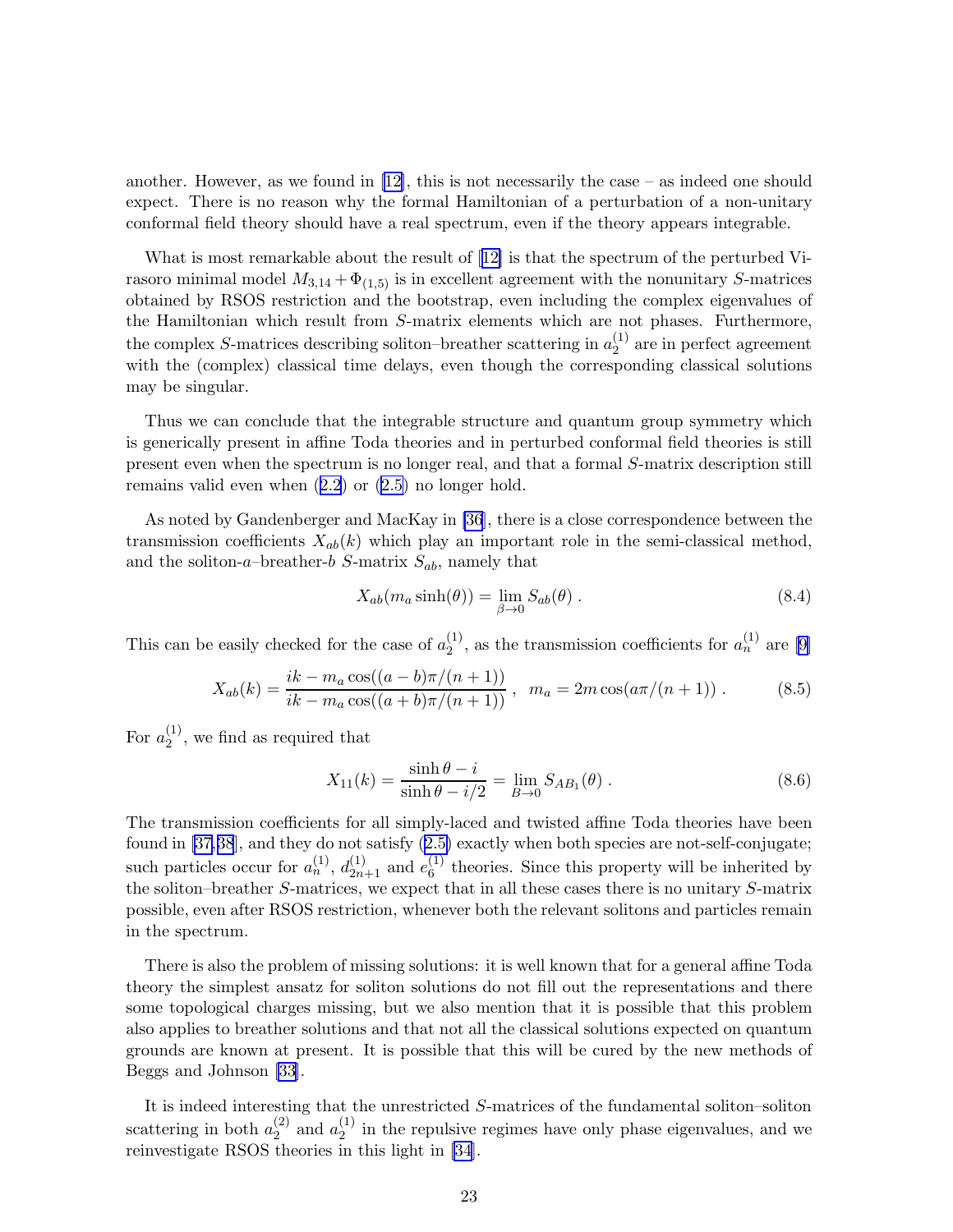<span id="page-24-0"></span>Finally, we should like to note that S-matrices do not only appear in scattering theories and statistical field theory, but other physical applications such as diffusion–annihilation problems (see e.g. [\[39](#page-28-0)]) and it may well be that a non–real spectrum is even necessary in such applications.

### 9 Acknowledgments

GMTW would like to thank H.W. Braden, E. Corrigan, G. Delius, P.E. Dorey, E.B. Davies, M. Freeman, G. Gandenberger, U. Harder, P.R. Johnson, H.G. Kausch, N.J. MacKay and R. Sasaki for enlightening discussions and INFN Bologna for hospitality and support from INFN (Italy) grant Iniziativa Specifica TO12. We would also like to thank F. Ravanini for discussions, SISSA for hospitality during several stages of this work, and the EU TMR network FMRX-CT96-0012 for support, and especially the organisers of the Miramare98 meeting where this work was completed.

GMTW thanks EPSRC for an advanced fellowship and support under grant GR/K30667. GT thanks INFN for a postdoctoral fellowship, and Hungarian grants FKFP 0125/1997 and OTKA T016251 for partial support.

### A Analysis of singularities

To determine for which parameters  $a_2^{(1)}$  $_2^{(1)}$  and  $a_2^{(2)}$  $_2^{(2)}$  breathers and breathing kinks are singular, it is necessary to decide for which values of  $\delta, u, X \in R$  the following equation

$$
1 + \exp(i\delta) (zu + z^*/u) + \exp(2i\delta)Xzz^* = 0 , \qquad (A.1)
$$

has a solution for some value of  $z \in C$ . We first turn this complex equation into two real equations for the real variables  $x, y$  where  $z = x + iy$ . These two equations are

$$
0 = 1 + x \cos \delta (u + 1/u) + y \sin \delta (-u + 1/u) + X(x^{2} + y^{2}) \cos(2\delta)
$$
 (A.2)

$$
0 = y \cos \delta(u - 1/u) + x \sin \delta(u + 1/u) + X(x^{2} + y^{2}) \sin(2\delta)
$$
 (A.3)

These are the equations of two circles in the plane, with radii  $r_1, r_2$  and distance d between the centres given by

$$
(r_1)^2 = \frac{\tau + (2 - 4X)X}{4X^2c^2}
$$
  
\n
$$
(r_2)^2 = \frac{\tau - 2c}{4X^2s^2}
$$
  
\n
$$
d^2 = \frac{\tau - 2c}{4X^2s^2c^2}
$$
\n(A.4)

where

$$
\tau = u^2 + 1/u^2
$$
,  $c = \cos(2\delta)$ .

For eq (A.1) to have a solution we need these two circles to have real solutions and to intersect, that is

$$
(r_1)^2 > 0 \t (r_2)^2 > 0
$$
  

$$
(r_1^2 - 2r_1r_2 + r_2^2 - d^2)(r_1^2 + 2r_1r_2 + r_2^2 - d^2) < 0
$$
 (A.5)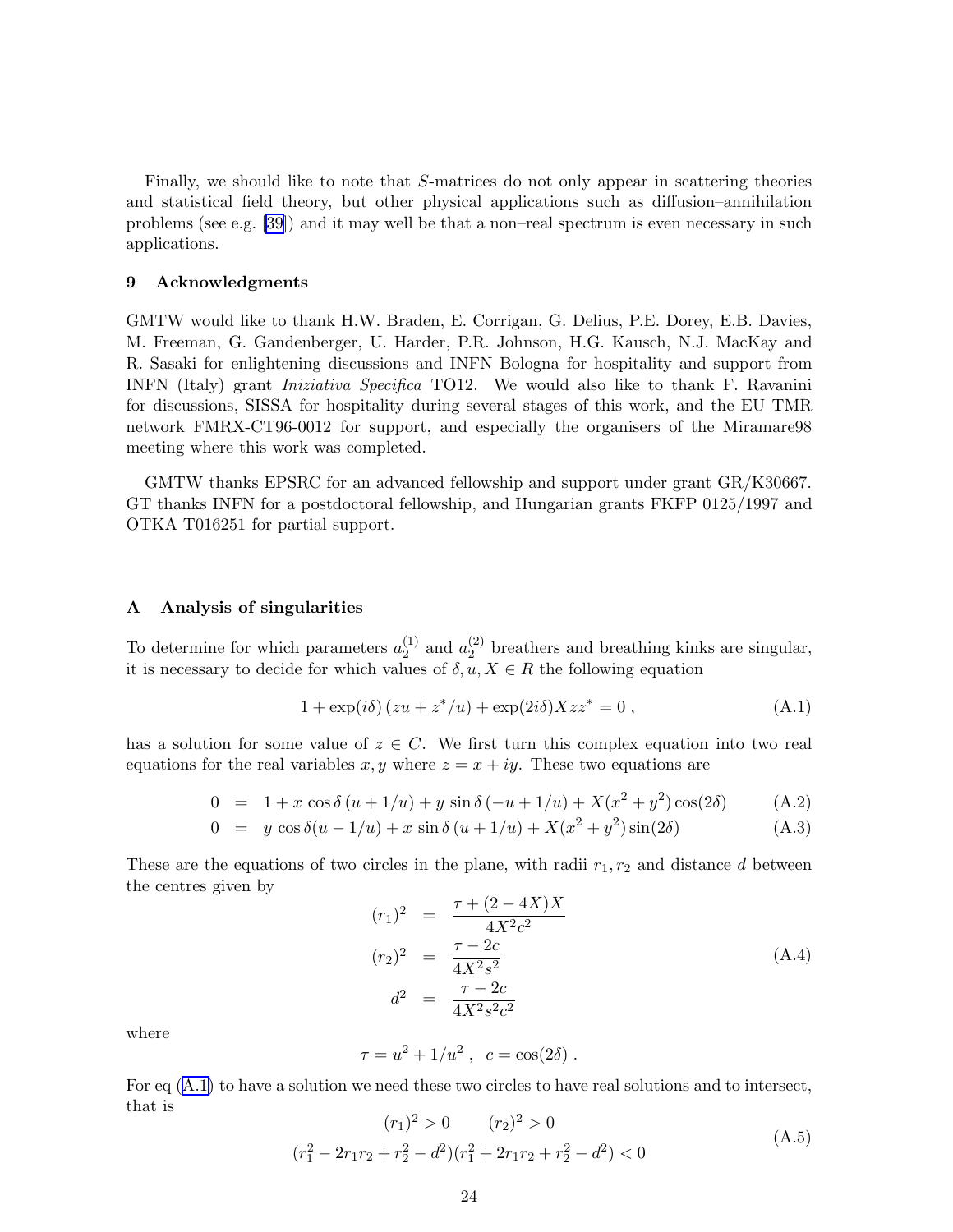<span id="page-25-0"></span>These three equations, after much manipulation, can be put in the form

$$
\tau > (4X - 2)c \qquad \tau > 2c
$$
  

$$
(\tau - (2X(1 + c) - 2))(\tau - (2X(c - 1) + 2)) > 0
$$
 (A.6)

which, together with the obvious equation

$$
\tau \ge 2\tag{A.7}
$$

are the full set of equations giving the limits on  $\tau$  in terms of  $\delta$ .

## B Regrading in quantum and classical pictures

Let us finally comment on some properties of the regrading transformations in the context of quantised affine Toda theories.

In a general affine Toda theory, the minima of the potential are labelled by weights  $\lambda_a$  of some Lie algebra (which for untwisted affine Toda theories is the dual of the corresponding finite dimensional algebra), and so typical S-matrix elements are labelled.

$$
S\left(\lambda_a \frac{\lambda_d}{\lambda_b} \lambda_c\right). \tag{B.1}
$$

Theconsequence of a changing the gradation  $\gamma$  in eqn. ([2.16\)](#page-7-0) is to change this S-matrix element by a factor

$$
\exp(\theta \,\delta \gamma \cdot (\lambda_a + \lambda_d - \lambda_b - \lambda_c))\,. \tag{B.2}
$$

This can be thought of as a change in the action  $I$ , and such a term will change the scattering amplitude by a factor  $\exp(i \delta I)$ . The correct form of  $\delta I$  is

$$
\delta I = \int d^2x \sqrt{-g} R (\delta \gamma \cdot \Phi)/2 , \qquad (B.3)
$$

where the integral is over all spacetime, g is the metric, R the scalar curvature and  $\Phi$  the Toda field appropriately normalised. This is zero in the interior of space time, but Minkowski space has singularities at infinity and this integral can give a finite answer by the following prescription.

Consider the following variables  $\rho, \theta, \phi$  given in terms of x and t by

$$
t = \rho \cosh \phi , \quad x = \rho \sinh \phi , \quad \tanh \theta/2 = 1/\rho . \tag{B.4}
$$

These variables do not cover the whole of the forward light-cone, but a subset which does, however, include the whole of the forward time-like infinity, which is the line  $\theta = 0, -\infty$  $\phi < \infty$ , and for which the metric is

$$
ds^{2} = d\rho^{2} - \rho^{2}d\phi^{2} = ds^{2} = \Omega^{2} (d\theta^{2} - \sinh^{2}\theta d\phi^{2}), \ \Omega = \rho/\sinh\theta.
$$
 (B.5)

In these variables we can calculate the integral (B.3) using a test function, using the result

$$
\sqrt{-g}R = -2\frac{\partial}{\partial\theta}\left(\sinh\theta\frac{\partial}{\partial\theta}\log\left(\Omega\sinh\theta\right)\right) ,\qquad (B.6)
$$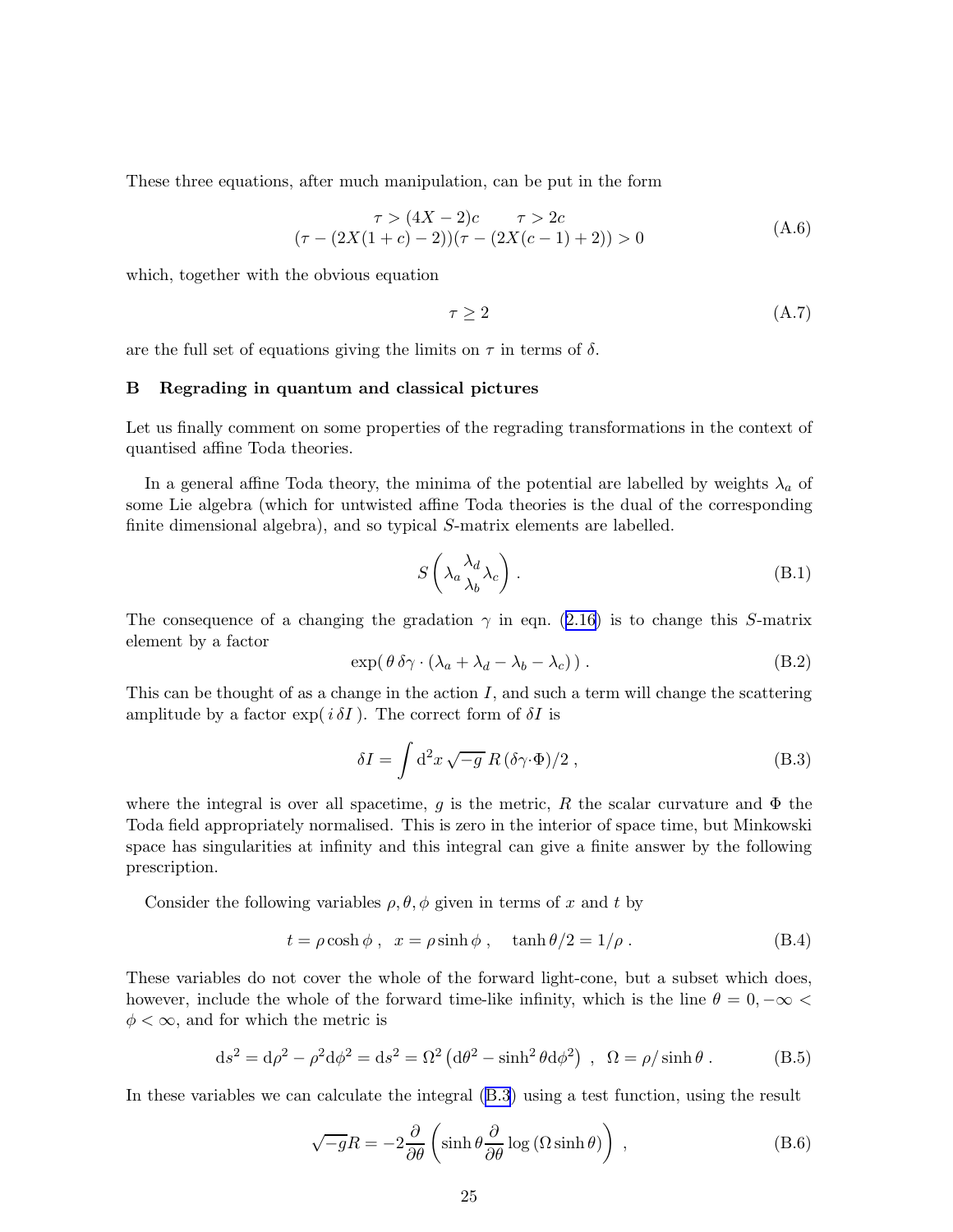so that

$$
\int_{-\infty}^{\infty} d\phi \int_{0}^{\infty} d\theta \sqrt{-g}R \ f(\phi) = 2 \int_{-\infty}^{\infty} d\phi \ f(\phi, \theta = 0) = 2 \int_{-\infty}^{\infty} d\phi \ f(\phi, t = \infty).
$$
 (B.7)

There is a similar contribution from backward time-like infinity which gives us the total contribution from the two time-like infinities to the additional terms in our action  $\delta S$ 

$$
\delta I = \int d^2x \sqrt{-g} R (\delta \gamma \cdot \Phi)/2 = \int_{-\infty}^{\infty} d\phi \ \delta \gamma \cdot (\ \Phi(\phi, t = \infty) - \Phi(\phi, t = -\infty) \ ) . \tag{B.8}
$$

To evaluate this for a two-particle scattering amplitude as in figure 4, we first note that a particle of rapidity  $\phi_0$  intersects time-like infinity at  $\phi = \phi_0$ , and evaluating (B.8) with a suitable cutoff to regulate the  $\phi$  integral gives (the cutoff disappears as we would like)

$$
\delta I = (\theta_1 - \theta_2) \delta \gamma \cdot (\lambda_a + \lambda_c - \lambda_b - \lambda_d) , \qquad (B.9)
$$

which is exactly the result of a regradation in the quantum group picture.



Figure 4: A two–particle scattering showing the cutoffs in  $\phi$  required to give a finite answer for  $\delta S$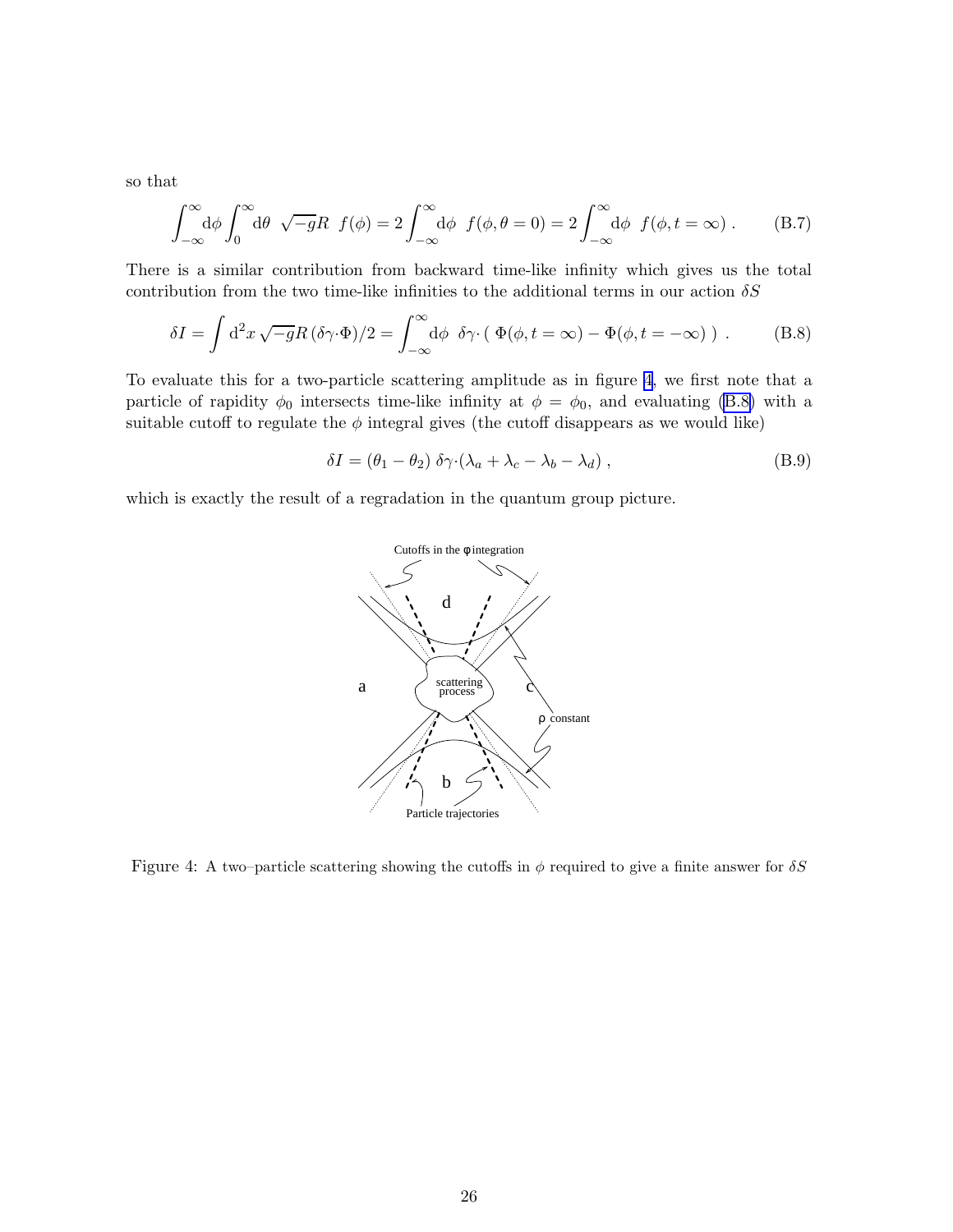### <span id="page-27-0"></span>References

- [1] A.B. Zamolodchikov, Integrable Field Theory from Conformal Field Theory, in 'Advances in Pure Mathematics 19: Integrable Systems in Quantum Field Theory and Statistical Mechanics', eds. M. Jimbo, T. Miwa and A. Tsuchiya, (1989) 641–674.
- [2] T. Hollowood and P. Mansfield, Rational conformal field theory at, and away from criticality, as Toda field theories, Phys. Lett. B226 (1989) 73.
- [3] H.W. Braden, E.F. Corrigan, P.E. Dorey and R. Sasaki, Extended Toda field theory and exact S-matrices, Phys. Lett. B227 (1989) 411; Affine Toda field theory and exact S matrices, Nucl. Phys. B338 (1990) 689–746, G.W. Delius, M.T. Grisaru and D. Zanon, Exact S-matrices for non-simply-laced affine Toda theories, Nucl. Phys. B382 (1992) 365–408.
- [4] D.I. Olive, N. Turok and J.W.R. Underwood, Solitons and the energy momentum tensor for affine Toda theory, Nucl Phys. **B401** (1993) 663–697.
- [5] M. Freeman, Conserved charges and soliton solutions in affine Toda theory, Nucl. Phys. 433 (1995) 657-670, [hep-th/9408092.](http://arxiv.org/abs/hep-th/9408092)
- [6] T.J. Hollowood, Quantizing  $SL(N)$  solitons and the Hecke algebra, Int. J. Mod. Phys. A8 (1993) 947–982, [hep-th/9203076](http://arxiv.org/abs/hep-th/9203076).
- [7] G.M.T. Watts, *Phys. Lett.* **B338** (1994) 40-46. N.J. MacKay and G.M.T. Watts, Nucl. Phys. B441 (1995) 277-309. G.W. Delius, Nucl. Phys. B441 (1995) 259-276.
- [8] R.F. Dashen, B. Hasslacher and A. Neveu, Phys. Rev. D10 (1974) 4114; Phys. Rev. D11 (1975) 3424; Phys. Rev. D12 (1975) 2443.
- [9] T. J. Hollowood, Quantum soliton mass corrections in  $SL(N)$  affine Toda field theory, Phys. Lett. B300 (1993) 73–83, [hep-th/9209024](http://arxiv.org/abs/hep-th/9209024).
- [10] E.B. Davies, Pseudospectra, the harmonic oscillator and complex resonances, King's College London preprint KCL-MTH-98-03, [http://www.mth.kcl.ac.uk/research/preprints/ebd](http://www.mth.kcl.ac.uk/research/preprints/ebd_darmon10.ps) darmon10.ps,
- [11] S.P. Khastgir and R. Sasaki, Instability of Solitons in imaginary coupling affine Toda Field Theory, Prog. Theor. Phys. 95 (1996) 485, [hep-th/9507001](http://arxiv.org/abs/hep-th/9507001).
- [12] G. Takács, H.G. Kausch and G.M.T. Watts, On the relation between  $\Phi_{(1,2)}$  and  $\Phi_{(1,5)}$  perturbed minimal models, Nucl. Phys. B489 [FS] (1997) 557-579, [hep-th/9605104.](http://arxiv.org/abs/hep-th/9605104)
- [13] F.A. Smirnov, Exact S matrices for  $\phi_{1,2}$ -perturbated minimal models of conformal field theory, Int. J. Mod. Phys. A6 (1991) 1407-1428.
- [14] C.J. Efthimiou, Quantum group symmetry for the  $\Phi_{(1,2)}$  perturbed and  $\Phi_{(2,1)}$  perturbed minimal models of conformal field theory Nucl. Phys. B398 (1993) 697-740.
- [15] G.M. Gandenberger and N.J. MacKay, *Exact S matrices for*  $D_{N+1}^{(2)}$  affine Toda solitons and their bound states Nucl. Phys.  $B457$  (1995) 240-272.
- [16] G.M. Gandenberger, N.J. MacKay and G.M.T. Watts, Twisted algebra R matrices and S matrices for  $b_N^{(1)}$  affine Toda solitons and their bound states Nucl. Phys. **B465** (1996) 329-349.
- [17] G. Takács, 'The R-matrix of the  $U_q(d_4^{(3)})$  algebra and  $g_2^{(1)}$  affine Toda field theory', Nucl. Phys. B501 (1997) 711–727, [hep-th/9702196](http://arxiv.org/abs/hep-th/9702196); 'Quantum Affine Symmetry and Scattering Amplitudes of the Imaginary Coupled  $d_4^{(3)}$  Affine Toda Field Theory', Nucl. Phys. B502 (1997) 629–648, [hep-th/9701118](http://arxiv.org/abs/hep-th/9701118).
- [18] N.Yu. Reshetikhin and F.A. Smirnov, Hidden quantum group symmetry and integrable perturbations of conformal field theories Commun. Math. Phys. 131 (1990) 157-178.
- [19] Al.B. Zamolodchikov, Thermodynamic Bethe Ansatz for RSOS scattering theories, Nucl. Phys. B358 (1991) 497–523.